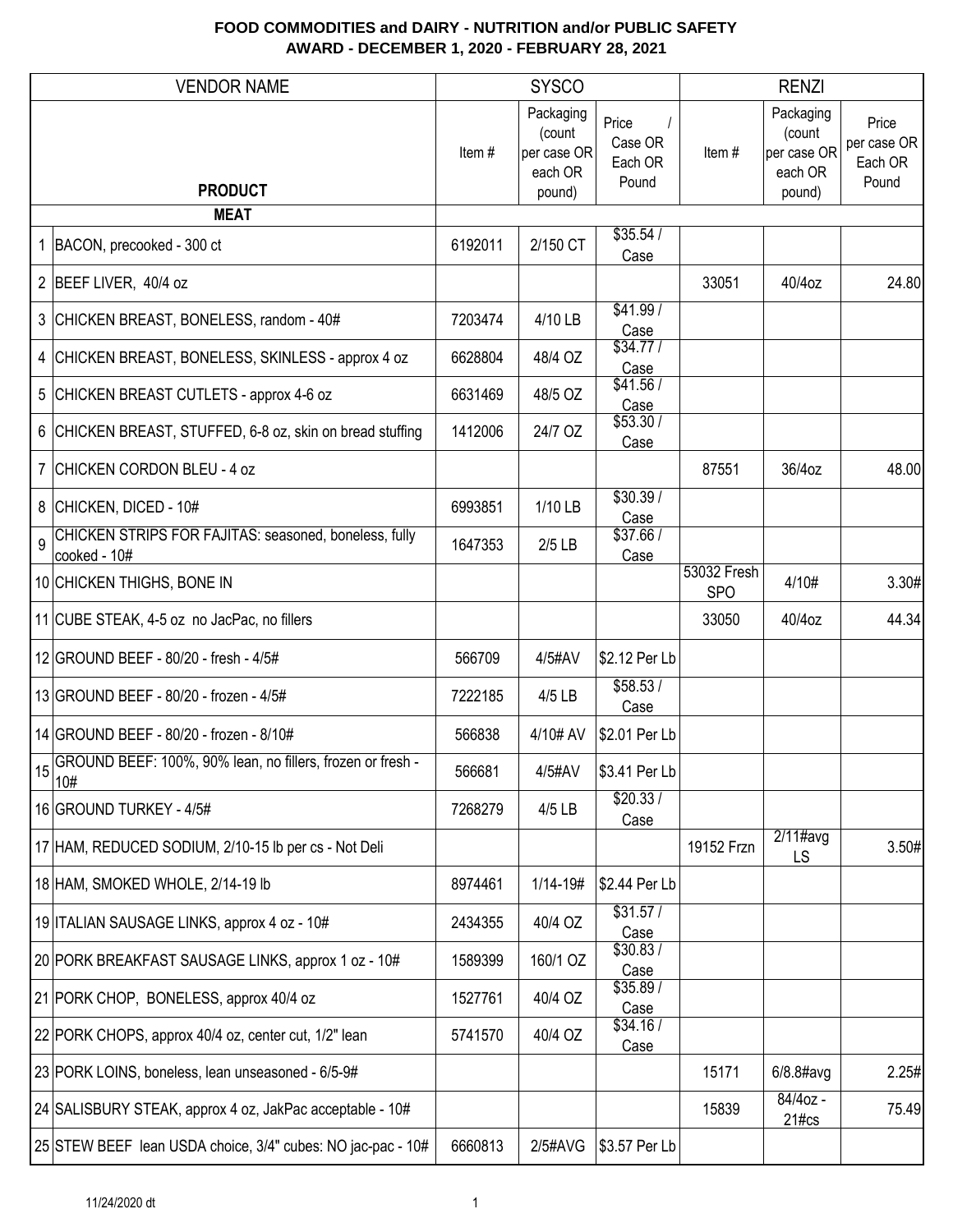| <b>VENDOR NAME</b>                                                                           |         | <b>SYSCO</b> |                   | <b>RENZI</b> |                               |       |
|----------------------------------------------------------------------------------------------|---------|--------------|-------------------|--------------|-------------------------------|-------|
| 26 TOP ROUNDS, 4/8-12 lb, USDA choice, trimmed, split and tied                               | 1111913 | $2/8 - 11#$  | \$2.75 Per Lb     |              |                               |       |
| TURKEY BREAST, 2/8-10lb, premium grade, not deli, cooked,<br>27                              |         |              |                   | 54036        | $2/10\#avg$                   | 3.38# |
| skinless<br><b>FROZEN FOOD</b>                                                               |         |              |                   |              |                               |       |
| 1   BABY BACK RIBS - 16/2.25#                                                                |         |              |                   | 17111        | 16/2.5#avg                    | 4.26# |
| BEEF PATTIES: 80% lean, 100% beef, 3 patties/pound,<br>round, paper in between patties - 10# | 2388702 | 60/5.33OZ    | \$61.68/<br>Case  |              |                               |       |
| 3 BREAKFAST SAUSAGE PATTIES - approx 1 oz                                                    |         |              |                   | 10498        | 160/1oz                       | 28.95 |
| 4 BREAKFAST SAUSAGE PATTIES, VEGETARIAN - 112/cs                                             | 4800451 | 112/1.34OZ   | \$48.95/<br>Case  | 23048 SPO    | 112/1.34oz                    | 32.50 |
| 5 BREADED FISH COOKED                                                                        |         |              |                   | 40156        | 80/3.6oz                      | 43.00 |
| BREADED FISH: uncooked, ready to bake, NOT DEEP FRY,<br>comparable to Pier 17                | 1072982 | 4/2.5 LB     | \$41.11/<br>Case  | 40161 SPO    | 46/3.6oz                      | 26.00 |
| 7   BREADED FISH FILLETS - approx 4 oz                                                       | 5014661 | 1/10 LB      | \$28.93/<br>Case  |              |                               |       |
| 8 CHICKEN BREAST, BONELESS, SKINLESS                                                         | 7203474 | 4/10 LB      | \$41.99/<br>Case  |              |                               |       |
| CHICKEN BREASTS, approx 6.5 oz, bone in and skin on, no<br>9<br>backs, no ribs, IQF          |         |              | NO AWARD          |              |                               |       |
| 10 CHICKEN FILLETS, BREADED - approx 4 oz                                                    |         |              |                   | 55058        | 40/4oz                        | 33.30 |
| 11 CHICKEN LEGS - approx 6 oz, IQF                                                           | 7917707 | 60/10.16Z    | \$42.29/<br>Case  |              |                               |       |
| 12 CHICKEN NUGGET                                                                            |         |              |                   | 55054        | 225/.71oz                     | 19.95 |
| 13 CHICKEN PATTY                                                                             |         |              |                   | 53210        | 2/5#                          | 21.22 |
| 14 CUBED PORK                                                                                | 1664994 | $2/5$ LB     | \$24.67/<br>Case  |              |                               |       |
| 15 DANISH - assorted                                                                         | 2249365 | 5/10 CT      | \$22.82/<br>Case  |              |                               |       |
| 16 DICED TURKEY                                                                              | 3054848 | $2/5$ LB     | \$26.09/<br>Case  |              |                               |       |
| 17 DINNER ROLLS - 1 oz - proof & bake                                                        | 1576875 | 8/24 CT      | \$34.20 /<br>Case |              |                               |       |
| 18 DONUT - assorted                                                                          |         |              |                   | 51119        | 126/1.3oz                     | 27.95 |
| 19 FISH NUGGETS - approx 1 oz                                                                |         |              |                   | 40157        | 4/5#                          | 59.15 |
| 20 FRENCH FRIES                                                                              |         |              |                   | 34115        | 6/5#                          | 19.70 |
| 21 FRENCH TOAST - SLICES, Not Sticks                                                         | 1783927 | 144/1.5 OZ   | \$39.18/<br>Case  |              |                               |       |
| 22 GARLIC BREAD - PRE-SLICED, Individual - 125/bx                                            |         |              |                   | 51647        | 125/1.2oz                     | 23.99 |
| 23 HASHBROWN - approx 2.25 oz                                                                |         |              |                   | 34210        | 240/2.25oz                    | 43.98 |
| 24 HOT DOGS - All Beef                                                                       |         |              |                   | 23080        | 80/2oz<br>$(10 \# \text{cs})$ | 27.50 |
| 25 HOT DOGS (approx 80 cs)                                                                   | 1073485 | $2/5$ LB     | \$26.30/<br>Case  |              |                               |       |
| 26 HOT DOGS - LOW SODIUM                                                                     |         |              | NO AWARD          |              |                               |       |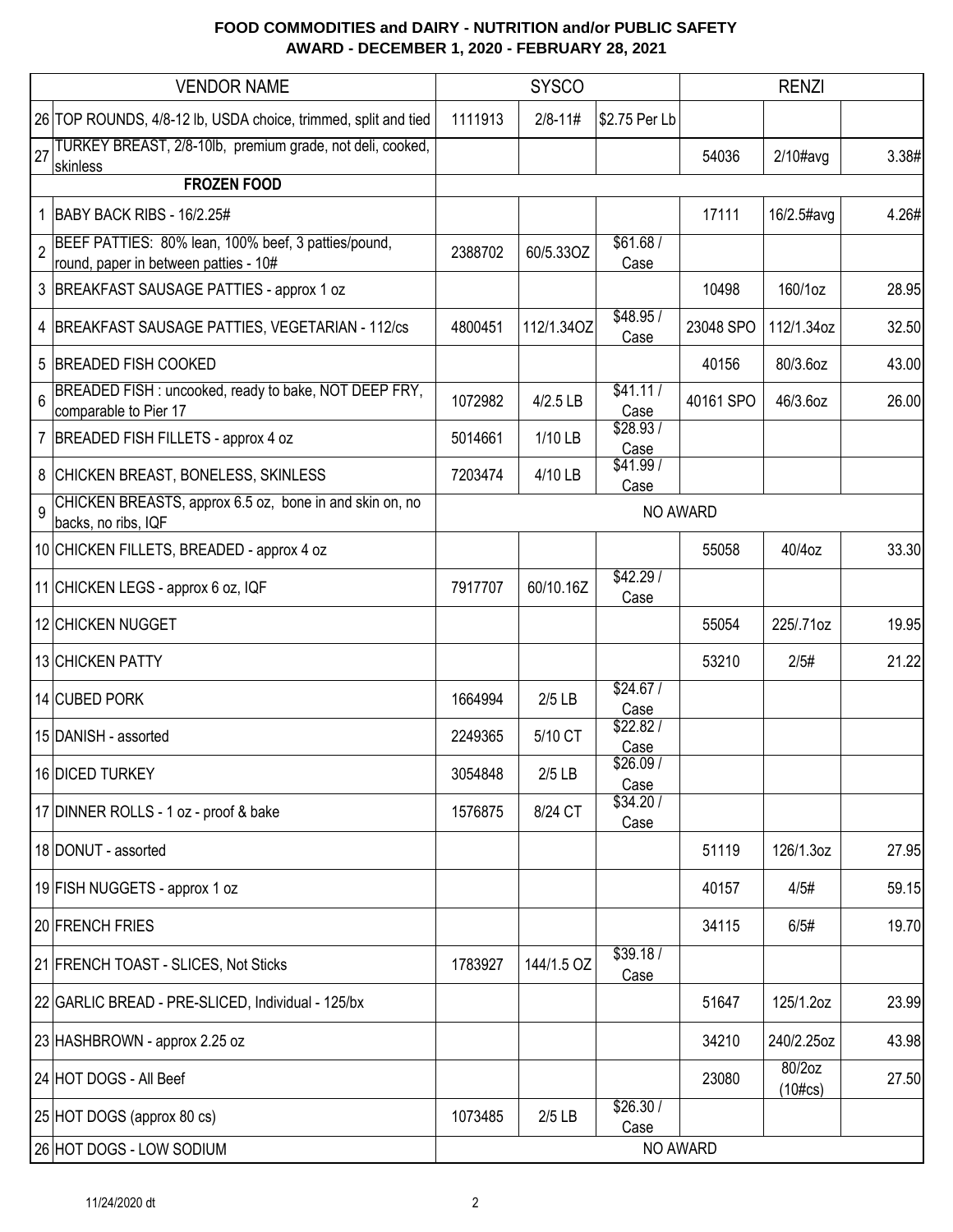| <b>VENDOR NAME</b>                          | <b>SYSCO</b> |            |                   | <b>RENZI</b> |                              |       |
|---------------------------------------------|--------------|------------|-------------------|--------------|------------------------------|-------|
| 27 HOT DOGS - TURKEY                        | 9822586      | $2/5$ LB   | \$16.03/<br>Case  | 23099        | 160/2 oz                     | 25.80 |
| 28 MANICOTTI - approx 3 oz                  |              |            |                   | 35243        | 60/2.75oz                    | 31.85 |
| 29 MEATBALLS                                |              |            |                   | 11234        | 10#                          | 23.60 |
| 30 MEATLOAF SLICES                          |              |            |                   | 33167        | 75/3.2oz<br>15# case         | 55.32 |
| 31 OMELETS - approx 1 oz                    | 9546797      | 200/1 OZ   | 332.22/<br>Case   |              |                              |       |
| 32 OMELETS - approx 3 oz                    | 7360704      | 72/3.5 OZ  | \$45.67/<br>Case  |              |                              |       |
| 33 PANCAKES                                 |              |            |                   | 46034        | 144/1.2oz                    | 23.85 |
| 34 PANCAKES - BUTTERMILK - approx 1.2 oz    |              |            |                   | 46001        | 144/1.3oz                    | 19.30 |
| 35 PEPPERONI: sliced                        |              |            |                   | 32067        | 10#                          | 32.96 |
| 36 PIE SHELLS - 10" - Unbaked               |              |            |                   | 48006        | 20ct                         | 23.55 |
| 37 PIZZA, CHEESE, 5" ROUND - approx 5 oz    |              |            |                   | 80010        | 60ct                         | 49.98 |
| 38 PIZZA CRUST, sheet pan - approx 24 oz    |              |            |                   | 38713        | 12/24oz                      | 22.00 |
| 39 PIZZA CRUST, sheet pan - approx 44 oz    | 2096760      | 10/45.5OZ  | \$24.80/<br>Case  |              |                              |       |
| 40 PIZZA TOPPING, SAUSAGE                   | 8131443      | $2/5$ LB   | \$26.67/<br>Case  |              |                              |       |
| 41 POPCORN CHICKEN, Plain                   |              |            |                   | 55121        | 2/5#                         | 27.95 |
| 42 PORK BBQ RIBETTES, cooked, approx 3-4 oz |              |            |                   | 33024        | 75/3.2oz                     | 60.55 |
| 43 POTATOES, CUBED (to pan fry)             | 3644036      | 6/5 LB     | \$42.86/<br>Case  |              |                              |       |
| 44 PULLED TURKEY                            | 7497217      | 1/10 LB    | \$39.24 /<br>Case |              |                              |       |
| 45 RAVIOLI                                  |              |            |                   | 86212        | 4/3#                         | 25.15 |
| 46 STEAK UM                                 |              |            |                   | 33168        | 56/3oz                       | 37.50 |
| 47 SWEET POTATO FRIES                       | 5020197      | $6/2.5$ LB | \$29.68/<br>Case  |              |                              |       |
| 48 STUFFED SHELLS - approx 2 oz             |              |            |                   | 35249        | 2/7.5#                       | 40.54 |
| 49 TATOR TOT - approx 1 oz                  |              |            |                   | 34039        | 6/5#                         | 41.75 |
| 50 TURKEY, WHOLE - raw, frozen              | 1857309      | 2/20-24#   | \$1.26 Per Lb     |              |                              |       |
| 51 TURKEY BREAST - raw, frozen              |              |            |                   | 52036        | $2/11$ #avg                  | 3.15# |
| 52 UNBREADED FISH FILLETS - approx 4 oz     | 450338       | 1/10 LB    | \$28.02/<br>Case  | 10662 SPO    | 2/4oz 10#<br><b>UPC#1002</b> | 27.70 |
| 53 UNBREADED VEAL PATTY - approx 4 oz       | 2590222      | 1/10 LB    | \$40.39/<br>Case  |              |                              |       |
| 54 VEGGIE BURGER, regular                   | 2023125      | 48/3.40Z   | \$55.68/<br>Case  |              |                              |       |
|                                             |              |            |                   |              |                              |       |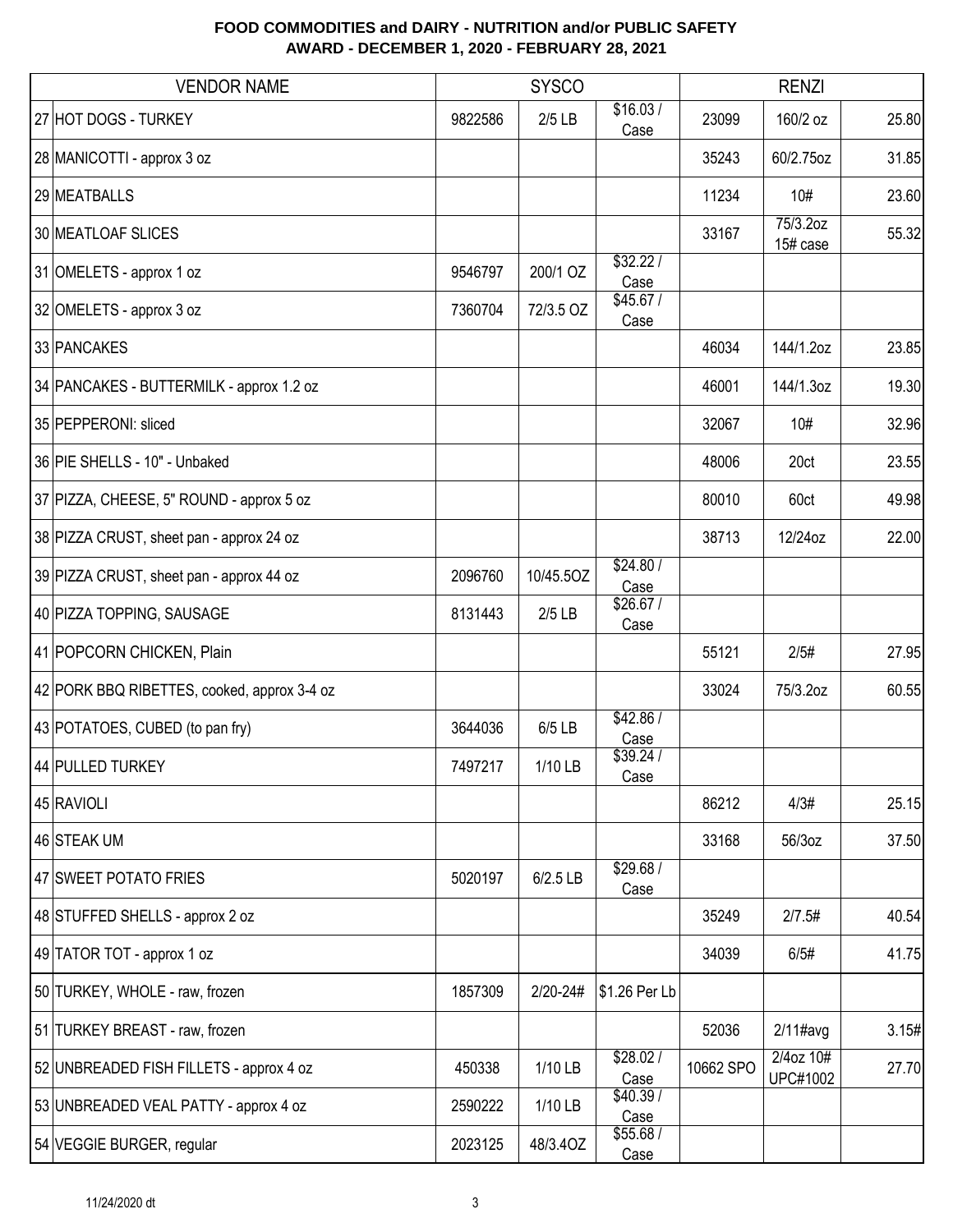|                | <b>VENDOR NAME</b>               |         | <b>SYSCO</b> |                   |           | <b>RENZI</b>        |       |
|----------------|----------------------------------|---------|--------------|-------------------|-----------|---------------------|-------|
|                | 55 VEGGIE BURGER, southwestern   | 9349960 | 48/3.4 OZ    | \$51.91/<br>Case  |           |                     |       |
|                | 56 WAFFLES                       |         |              |                   | 46009     | 144/1.23oz          | 17.75 |
|                | 57 WRAPS - 12"                   | 7657661 | $6/1$ DZ     | \$15.97/<br>Case  |           |                     |       |
|                | <b>FISH</b>                      |         |              |                   |           |                     |       |
| 1 <sup>1</sup> | TUNA FISH - 12 oz                | 7045083 | 24/12 OZ     | \$71.39/<br>Case  | 43232 SPO | 24/12oz in<br>water | 68.25 |
|                | 2 TUNA FISH - 66.5 oz            | 7519285 | 6/66.50Z     | \$41.49/<br>Case  |           |                     |       |
|                | <b>EGGS</b>                      |         |              |                   |           |                     |       |
|                | 1 EGG PATTIES - 1 oz - frozen    |         |              |                   | 27062     | 144/1oz             | 20.80 |
|                | 2 EGG PATTIES - 1.5 oz - frozen  | 3984396 | 160/1.5 OZ   | \$33.09/<br>Case  |           |                     |       |
|                | 3 EGG PATTIES - 1.75 oz - frozen |         |              |                   | 27092     | 144/1.75oz          | 34.65 |
|                | 4 EGG PATTIES - 2 oz - frozen    | 2738623 | 100/2 OZ     | \$26.47/<br>Case  |           |                     |       |
|                | 5 FRESH EGGS - LARGE - 15/doz    |         |              |                   | 28006     | 15doz               | 24.46 |
|                | 6 FRESH EGGS - LARGE - 30/doz    |         |              |                   | 28028     | Medium<br>30doz     | 40.80 |
|                | 7   PASTEURIZED EGGS - 15/2#     |         |              |                   | 27048     | 15/2#               | 45.00 |
|                | 8 PEELED HARD COOKED - 25#       | 6764700 | 1/25 LB      | \$46.71/<br>Case  |           |                     |       |
|                | <b>PASTA &amp; GRAINS</b>        |         |              |                   |           |                     |       |
|                | 1 BARLEY                         | 4487633 | 24/1 LB      | \$20.95 /<br>Case | 78309 SPO | 24/1#               | 21.72 |
|                | 2 CASSEROLE ELBOW NOODLES        |         |              |                   | 76884     | 2/10#               | 21.15 |
|                | 3 EGG NOODLES                    |         |              |                   | 84082     | 1/10#               | 12.99 |
|                | 4 ELBOW MACARONI                 |         |              |                   | 84073     | 20#                 | 17.05 |
|                | 5  LASAGNA NOODLES               |         |              |                   | 76879     | 12/1#               | 15.80 |
|                | 6   RICE - par boil - $25#$      |         |              |                   | 66014     | 25#                 | 15.99 |
|                | 7   RICE - par boil - $50#$      | 4323366 | 1/50 LB      | \$27.35/<br>Case  |           |                     |       |
|                | 8   ROTINI - tricolor            |         |              |                   | 76882     | 2/10#               | 25.49 |
|                | 9   ROTINI - plain               |         |              |                   | 84083     | 20#                 | 18.55 |
|                | 10 SHELLS - Medium Size          |         |              |                   | 76913     | 20#                 | 20.98 |
|                | 11 SPAGHETTI                     |         |              |                   | 84072     | 20#                 | 18.55 |
|                | $12$ ZITI                        |         |              |                   | 84074     | 2/10#               | 18.55 |
|                | <b>BAKING PRODUCTS</b>           |         |              |                   |           |                     |       |
|                | 1 BAKING COCOA                   |         |              |                   | 92337     | 6/5#                | 94.02 |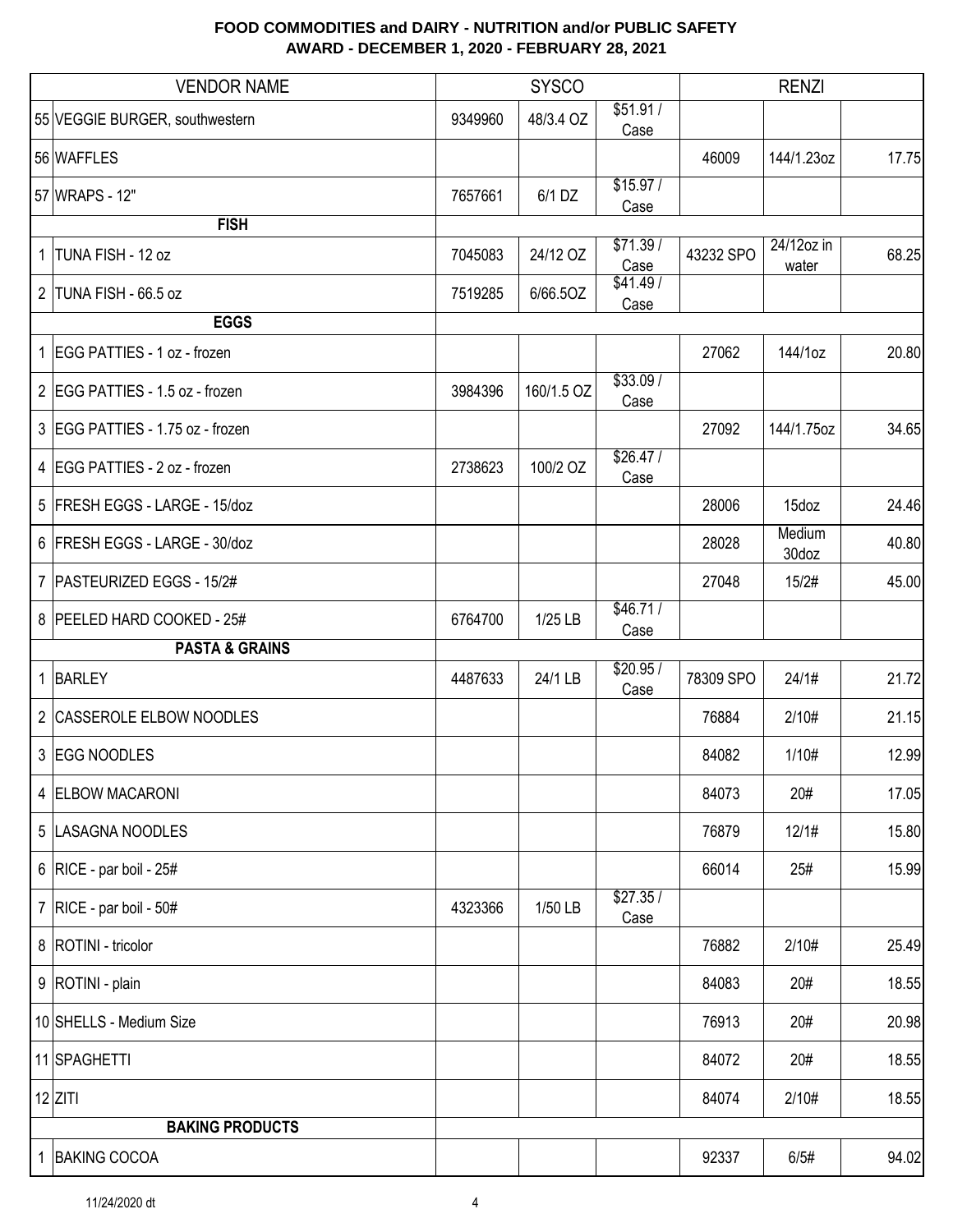| <b>VENDOR NAME</b>                      |         | <b>SYSCO</b> |                  |           | <b>RENZI</b>     |       |
|-----------------------------------------|---------|--------------|------------------|-----------|------------------|-------|
| 2 BAKING POWDER                         |         |              |                  | 68064     | 6/5#             | 39.99 |
| 3 BAKING SODA                           | 7077490 | 24/1 LB      | \$17.76/<br>Case |           |                  |       |
| 4 CANOLA OIL                            | 3222686 | 4/1 GAL      | \$33.30/<br>Case |           |                  |       |
| 5 COCONUT: unsweetened                  | 4510921 | 5/2 LB       | \$24.00/<br>Case |           |                  |       |
| 6 CORN STARCH                           | 4032991 | 24/1LB       | \$17.95/<br>Case |           |                  |       |
| 7 $ CRAISINS - 5#$                      |         |              |                  | 73094     | 5#               | 19.45 |
| 8   CRAISINS - 10#                      | 6889125 | 1/10 LB      | \$24.04/<br>Case |           |                  |       |
| 9   FLOUR - 25#                         |         |              |                  | 10820     | 2/25#            | 15.75 |
| $10$ FLOUR - 50#                        | 4267274 | 1/50 LB      | \$15.97/<br>Case |           |                  |       |
| 11 PEANUT BUTTER CHIPS - 25#            |         |              |                  | 75071 SPO | 25#              | 83.89 |
| 12 SEMI-SWEET CHOCOLATE CHIPS - 25#     |         |              |                  | 92210     | 25#              | 48.55 |
| 13 SHORTENING                           |         |              |                  | 10954     | 50#              | 36.30 |
| 14 SUGAR, BROWN - 2#                    |         |              |                  | 11183     | 12/2#            | 27.95 |
| 15 SUGAR, BROWN - 50#                   |         |              |                  | 67009     | 50#              | 38.50 |
| 16 SUGAR, CONFECTIONERY - 2#            |         |              |                  | 92205     | 12/2#            | 26.79 |
| 17 SUGAR, CONFECTIONERY - 50#           |         |              |                  | 67007     | 50#              | 38.85 |
| 18 SUGAR, GRANULATED - 5#               |         |              |                  | 68393     | 10/4#            | 30.99 |
| 19 SUGAR, GRANULATED - 50#              |         |              |                  | 68395     | 50#              | 34.65 |
| 20 VANILLA EXTRACT - 32 oz              | 5239389 | 6/32 OZ      | \$31.65/<br>Case |           |                  |       |
| 21 VANILLA EXTRACT - Gal                |         |              |                  | 96205     | $4/1$ gal        | 33.74 |
| 22 VEGETABLE OIL - Gal                  |         |              |                  | 30088     | $6/1$ gal        | 35.30 |
| 23 WALNUTS                              |         |              |                  | 92353     | 5#<br>halves/pcs | 41.66 |
| <b>INDIVIDUAL / BULK CEREALS</b>        |         |              |                  |           |                  |       |
| 1 BRAN FLAKES - Individual - 1 oz       |         |              |                  | 75488 SPO | 96/1oz           | 26.04 |
| 2 BRAN FLAKES - Bulk - 35 oz            | 6709414 | 4/35 OZ      | \$15.61/<br>Case | 92331 SPO | 4/35oz           | 14.30 |
| 3 CHEERIOS - Individual - 1 oz          | 2177584 | 96/1 OZ      | \$20.48/<br>Case |           |                  |       |
| 4 CHEERIOS - Bulk - 29 oz - 35 oz       | 6732754 | 4/35 OZ      | \$15.61/<br>Case |           |                  |       |
| 5 CINNAMON TOASTIES - Individual - 1 oz | 4119723 | 96/1 OZ      | \$20.48/<br>Case |           |                  |       |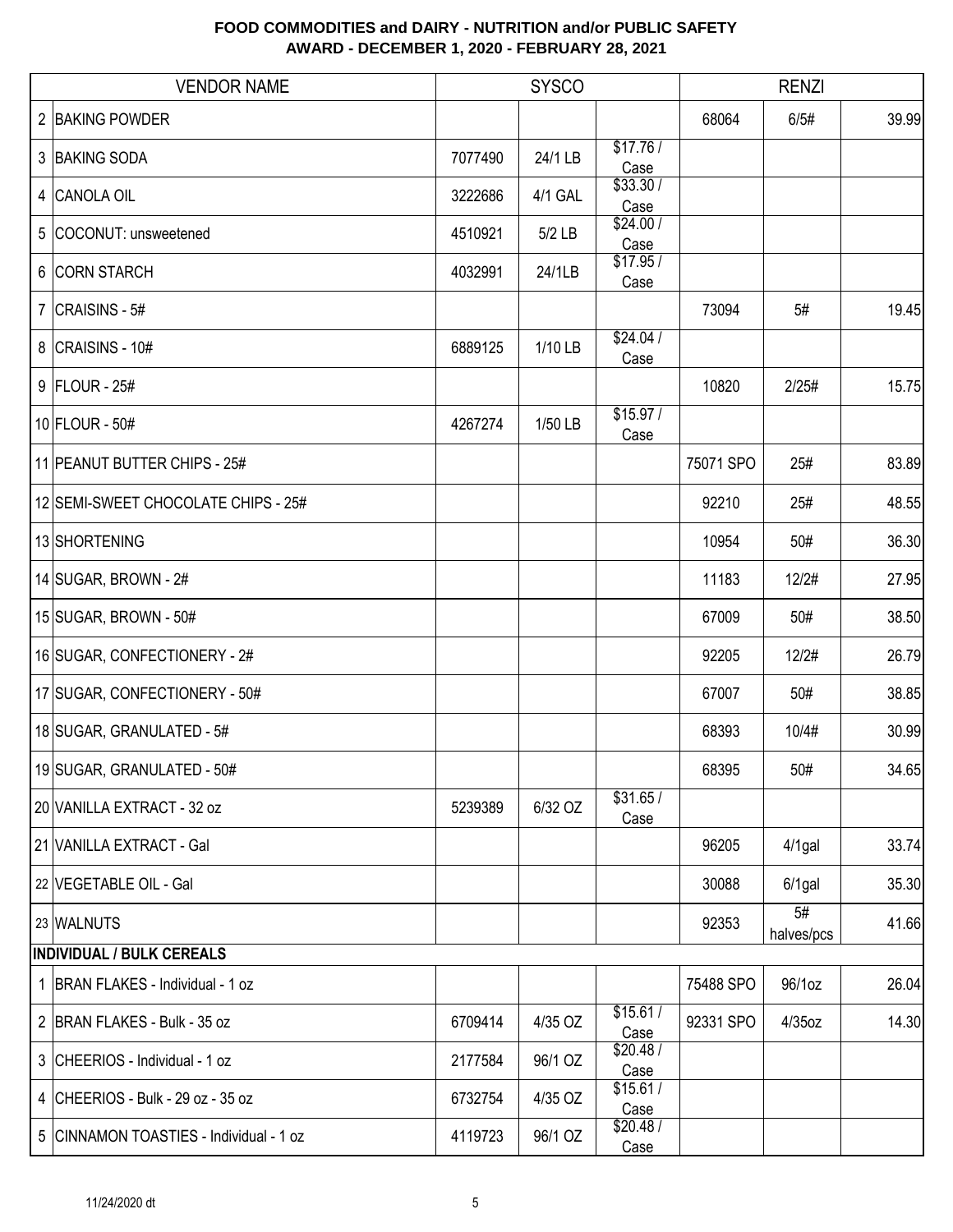|                | <b>VENDOR NAME</b>                             | <b>SYSCO</b> |           |                  | <b>RENZI</b> |           |       |
|----------------|------------------------------------------------|--------------|-----------|------------------|--------------|-----------|-------|
|                | 6 CINNAMON TOASTIES - Bulk - 32 oz - 35 oz     | 4396446      | 4/45 OZ   | \$36.26/<br>Case | 92334 SPO    | 4/35oz    | 20.90 |
|                | 7   CORN FLAKES - Individual - 1 oz            | 4044640      | 96/3/4 OZ | \$38.23/<br>Case | 76496 SPO    | 96/1oz    | 21.94 |
|                | 8 CORN FLAKES - Bulk - 32 oz - 35 oz           |              |           |                  | 76255        | 4/35oz    | 14.25 |
|                | 9 CREAM OF WHEAT - Bulk - 28 oz - 35 oz        | 8562639      | 12/28 OZ  | \$32.12/<br>Case |              |           |       |
|                | 10 CREAM OF WHEAT - Individual - 1 oz          |              |           |                  | NO AWARD     |           |       |
|                | 11 FROSTED FLAKES - Individual - 1 oz          |              |           |                  | 10522        | 96/1oz    | 27.55 |
|                | 12 FROSTED FLAKES - Bulk - 35 oz - 45 oz       | 6781587      | 4/35 OZ   | \$17.22/<br>Case |              |           |       |
|                | 13 OATMEAL - Individual - 1 oz                 |              |           |                  | 76593        | 48/1oz    | 10.45 |
|                | 14 QUICK OATS - 35 oz - 45 oz                  |              |           |                  | 85522        | 12/42oz   | 30.45 |
|                | 15 RAISIN BRAN - Individual - 1 oz             | 4044624      | 96/1.25OZ | \$38.23/<br>Case | 10519 SPO    | 96/1oz    | 21.60 |
|                | 16 RAISIN BRAN - Bulk - 35 oz                  | 6732788      | 4/35 OZ   | \$17.33/<br>Case |              |           |       |
|                | 17 SPECIAL K - Individual - 1 oz               |              |           |                  | 84026        | 96/1oz    | 35.15 |
|                | 18 RICE CRISPIES - Individual - 1 oz           |              |           |                  | 10634        | 96/1oz    | 24.50 |
|                | 19 RICE CRISPIES - Bulk - 32 oz - 35 oz        |              |           |                  | 76256        | 4/35oz    | 16.65 |
|                | 20 SHREDDED WHEAT - Individual - 1 oz - 1.2 oz | 6199269      | 70/1.2 OZ | \$37.67/<br>Case | 10518 SPO    | 96/1oz    | 25.70 |
|                | 21 SHREDDED WHEAT - Bulk - 32 oz - 35 oz       | 5029087      | 4/56 OZ   | \$50.58/<br>Case | 76253 SPO    | 4/35oz    | 25.30 |
|                | 22 TOOTIE FRUTIES - Individual - 1 oz          |              |           |                  | 10520        | 96/1oz    | 26.80 |
|                | 23 TOOTIE FRUTIES - Bulk - 35 oz               | 6768436      | 4/35 OZ.  | \$17.98/<br>Case | 92336 SPO    | $4/35$ oz | 17.45 |
|                | <b>DESSERT MIXES</b>                           |              |           |                  |              |           |       |
|                | 1   ANGEL FOOD CAKE - 12/1#                    |              |           |                  | 17918        | 12/16oz   | 42.50 |
|                | 2 APPLE PIE FILLING - #10                      | 6348015      | 6/#10     | \$44.22/<br>Case |              |           |       |
|                | 3 BROWNIE MIX - 6/5#                           | 1242439      | $6/5$ LB  | \$27.21/<br>Case |              |           |       |
| 4              | <b>BROWNIE MIX, Sugar Free</b>                 |              |           |                  | NO AWARD     |           |       |
|                | 5 CAKE MIX, CARROT                             |              |           |                  | 28139        | 6/5#      | 37.65 |
| $6\phantom{.}$ | CAKE MIX, CARROT, Sugar Free                   | NO AWARD     |           |                  |              |           |       |
|                | 7 CAKE MIX, CHOCOLATE                          | 1242985      | $6/5$ LB  | \$26.76/<br>Case |              |           |       |
| 8              | CAKE MIX, CHOCOLATE, Sugar Free                | NO AWARD     |           |                  |              |           |       |
|                | 9 CAKE MIX, SPICE                              |              |           |                  | 28250        | 6/5#      | 28.75 |
|                | 10 CAKE MIX, YELLOW                            | 5301627      | 6/5 LB    | \$24.79/<br>Case |              |           |       |
|                | 11 CAKE MIX, WHITE                             | 5301601      | $6/5$ LB  | \$24.81/<br>Case |              |           |       |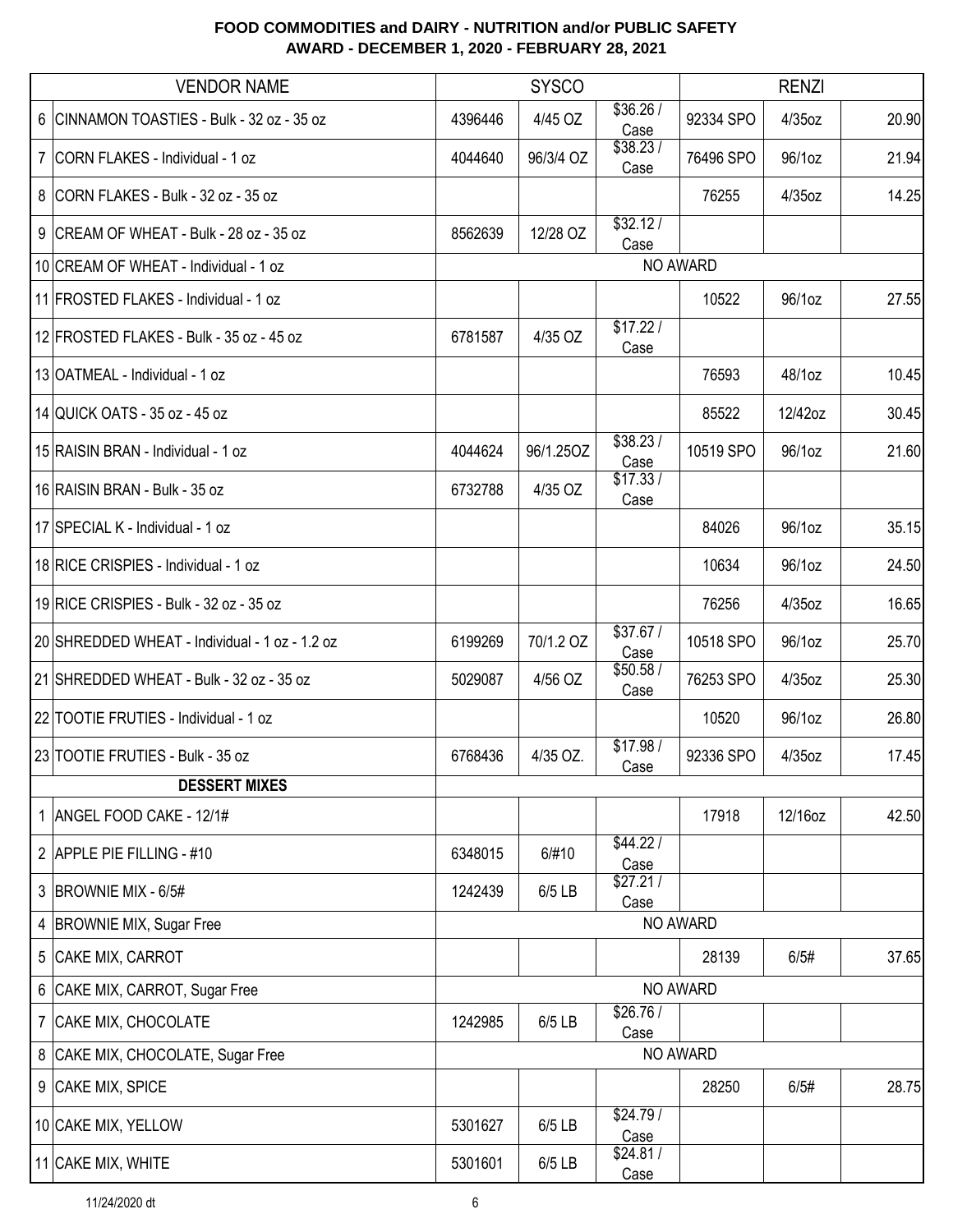|    | <b>VENDOR NAME</b>                                                | <b>SYSCO</b><br><b>RENZI</b> |           |                   |           |           |       |
|----|-------------------------------------------------------------------|------------------------------|-----------|-------------------|-----------|-----------|-------|
|    | 12 CAKE MIX, WHITE, Sugar Free                                    |                              |           |                   | NO AWARD  |           |       |
|    | 13 CHEESECAKE                                                     |                              |           |                   | 28216     | 6/4#      | 50.15 |
|    | 14 GINGERBREAD MIX                                                |                              |           |                   | 28114     | 6/5#      | 36.40 |
| 15 | ICING, READY TO SPREAD: MUST BE SHELF STABLE:<br>Chocolate - 12 # |                              |           |                   | 45314     | 12#       | 29.15 |
| 16 | ICING, READY TO SPREAD: MUST BE SHELF STABLE:<br>Vanilla - 12#    |                              |           |                   | 45315     | 12#       | 24.85 |
|    | 17 ICING, CHOCOLATE, Sugar Free                                   |                              |           |                   | NO AWARD  |           |       |
|    | 18 ICING, WHITE, Sugar Free                                       |                              |           |                   | NO AWARD  |           |       |
|    | 19 MUFFIN MIX, BANANA NUT                                         | 1681519                      | 2/8 LB    | \$36.29/<br>Case  | 28014 SPO | 6/5#      | 52.05 |
|    | 20 MUFFIN MIX, BASIC                                              | 1242425                      | 6/5 LB    | \$22.55/<br>Case  |           |           |       |
|    | 21 MUFFIN MIX, BLUEBERRY                                          | 4664504                      | 6/78 OZ   | \$72.10/<br>Case  | 28424 SPO | 6/5#      | 25.95 |
|    | 22 MUFFIN MIX, BRAN                                               | 4044020                      | 6/5 LB    | \$53.67/<br>Case  |           |           |       |
|    | 23 MUFFIN MIX, CORN                                               |                              |           |                   | 28217     | 6/5#      | 31.10 |
|    | 24 MUFFIN MIX, HONEY BRAN                                         |                              |           |                   | 28225 SPO | 6/5#      | 43.95 |
|    | <b>COOKING PRODUCTS</b>                                           |                              |           |                   |           |           |       |
|    | 1 BEEF BASE                                                       | 4944203                      | 6/1 LB    | \$35.44/<br>Case  | 57719     | 12/1#     | 57.65 |
|    | 2 BEEF BASE, LOW SODIUM                                           |                              |           |                   | 57716     | 12/1#     | 67.75 |
|    | 3 BEEF BROTH, LOW SODIUM                                          |                              |           |                   | NO AWARD  |           |       |
|    | 4 BISQUICK MIX                                                    | 2810392                      | 6/5 LB    | \$24.93/<br>Case  |           |           |       |
|    | 5 BREAD CRUMBS, ITALIAN                                           |                              |           |                   | 29131     | 6/5#      | 28.85 |
|    | 6 CHICKEN BROTH                                                   |                              |           |                   | 36580     | 12/48oz   | 27.20 |
|    | 7 CHICKEN BROTH, LOW SODIUM                                       | 5568241                      | 12/49 OZ  | \$27.90/<br>Case  |           |           |       |
|    | 8 CHICKEN GRAVY                                                   | 7452600                      | 8/16 OZ   | \$36.89/<br>Case  | 58109 SPO | 12/50oz   | 36.00 |
|    | 9 CHICKEN GRAVY, LOW SODIUM                                       | 8877219                      | 8/22.6 OZ | \$42.11/<br>Case  |           |           |       |
|    | 10 CHICKEN BASE - 1#                                              |                              |           |                   | 57721     | 12/1#     | 54.99 |
|    | 11 CHICKEN BASE - 5#                                              | 4342770                      | 4/5 LB    | \$142.71/<br>Case |           |           |       |
|    | 12 CHICKEN BASE, LOW SODIUM                                       |                              |           |                   | 57715     | 12/1#     | 59.35 |
|    | 13 CRISPY ONIONS                                                  |                              |           |                   | 73125     | $6/24$ oz | 34.65 |
|    | 14 FALAFEL                                                        | 8022297                      | $2/5$ LB  | \$25.93/<br>Case  |           |           |       |
|    | 15 INSTANT BROTH & SEASONING - BEEF, LOW SODIUM                   |                              |           |                   | 91235 SPO | 300/4gm   | 36.60 |
|    | 16 INSTANT BROTH & SEASONING - CHICKEN, LOW SODIUM                |                              |           |                   | 91236 SPO | 300/4gm   | 36.60 |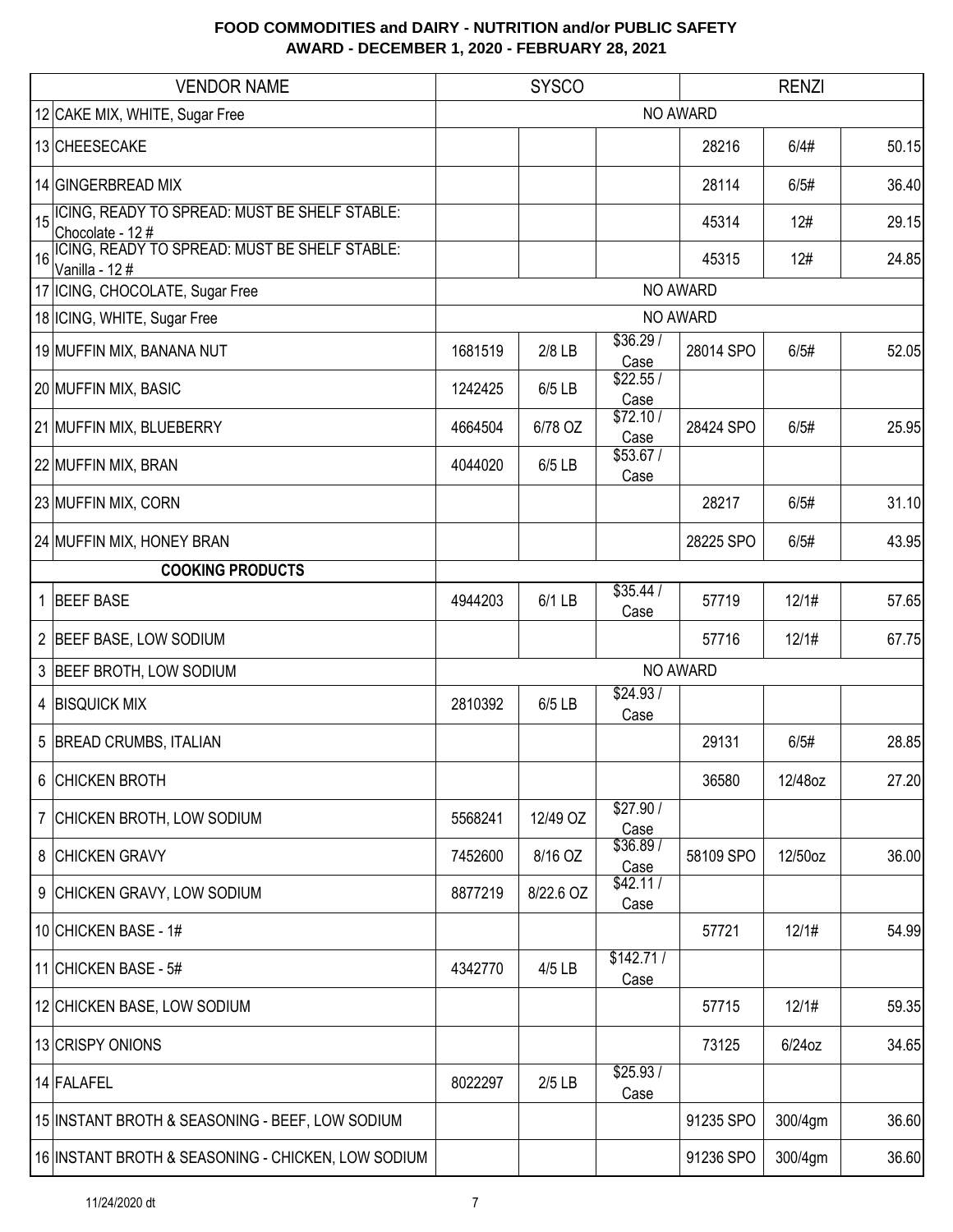| <b>VENDOR NAME</b>                                            |         | <b>SYSCO</b> |                   |           | <b>RENZI</b> |       |
|---------------------------------------------------------------|---------|--------------|-------------------|-----------|--------------|-------|
| 17 MINCED GARLIC, IN LIQUID                                   |         |              |                   | 68103     | $6/35$ oz    | 34.29 |
| 18 PANCAKE MIX                                                | 2810432 | 6/5 LB       | \$22.06/<br>Case  |           |              |       |
| 19 PORK GRAVY MIX                                             | 9829748 | 6/11.3OZ     | \$25.26/<br>Case  |           |              |       |
| 20 PORK GRAVY MIX, LOW SODIUM                                 | 8877714 | 8/16 OZ      | \$36.00/<br>Case  |           |              |       |
| 21 SOY SAUCE, LOW SODIUM                                      | 4897641 | 6/.5 GAL     | \$39.09/<br>Case  | 37300 SPO | $6/0.5$ gal  | 38.97 |
| 22 STUFFING MIX, CHICKEN - 6/3.5#                             |         |              |                   | 65040     | $6/55$ oz    | 59.69 |
| 23 STUFFING MIX, CORNBREAD - 6/3.5#                           | 3747732 | 6/56OZ       | \$63.34/<br>Case  | 65034 SPO | 6/28oz       | 33.75 |
| 24 SWEETENED CONDENSED MILK - 24/14 oz                        | 9312596 | 24/14 OZ     | \$41.63/<br>Case  |           |              |       |
| 25 TEMPURA BATTER                                             | 4979027 | 6/5 LB       | \$44.93 /<br>Case |           |              |       |
| 26 THICK-IT INSTANT HEALTHCARE FOOD THICKENER - PC            | 101758  | 100/7 G      | \$15.99/<br>Case  |           |              |       |
| 27 THICK-IT INSTANT HEALTHCARE FOOD THICKENER - Bulk          | 102194  | 1/25 LB      | \$66.46/<br>Case  |           |              |       |
| 28 TOFU - 12/14 oz                                            | 9907433 | 12/16 OZ     | \$16.52/<br>Case  |           |              |       |
| 29 TOFU - 6/4#                                                |         |              |                   | 88520     | 6/4#         | 33.85 |
| 30 TURKEY GRAVY MIX                                           | 7452618 | 8/16 OZ      | \$37.83/<br>Case  |           |              |       |
| 31 TURKEY GRAVY MIX, LOW SODIUM                               |         |              |                   | NO AWARD  |              |       |
| 32 VEGETABLE BASE                                             | 5682935 | 6/1LB        | \$29.18/<br>Case  | 57696 SPO | 6/1#         | 23.75 |
| 33 VINEGAR                                                    |         |              |                   | 56100     | $4/1$ gal    | 6.99  |
| 34 WORCESTERSHIRE SAUCE                                       |         |              |                   | 75181     | 4/1gal       | 27.99 |
| 35 WORCESTERSHIRE SAUCE, LOW SODIUM<br><b>SALAD DRESSINGS</b> |         |              |                   | NO AWARD  |              |       |
| 1 SALAD DRESSING Low Fat French                               |         |              |                   | NO AWARD  |              |       |
| 2   SALAD DRESSING Low Fat Ranch                              | 4086575 | 4/1GAL       | \$35.88/<br>Case  |           |              |       |
| 3 SALAD DRESSING Low Fat Golden Italian                       |         |              |                   | 56025     | $4/1$ gal    | 29.45 |
| 4 SALAD DRESSING Low Fat Thousand Island                      |         |              |                   | NO AWARD  |              |       |
| 5 SALAD DRESSING Catalina                                     |         |              |                   | 67266 SPO | $4/1$ gal    | 45.49 |
| 6 SALAD DRESSING Italian                                      | 4003687 | 4/1 GAL      | \$32.65/<br>Case  |           |              |       |
| 7 SALAD DRESSING Ranch                                        | 4003679 | 4/1 GAL      | \$33.54/<br>Case  |           |              |       |
| 8 SALAD DRESSING Thousand Island                              | 4069431 | 4/1 GAL      | \$34.75/<br>Case  |           |              |       |
| 9 SALAD DRESSING POWDER MIX, Italian                          | 4847323 | 18/7.6 OZ    | \$45.45/<br>Case  |           |              |       |
| <b>SPICES</b>                                                 |         |              |                   |           |              |       |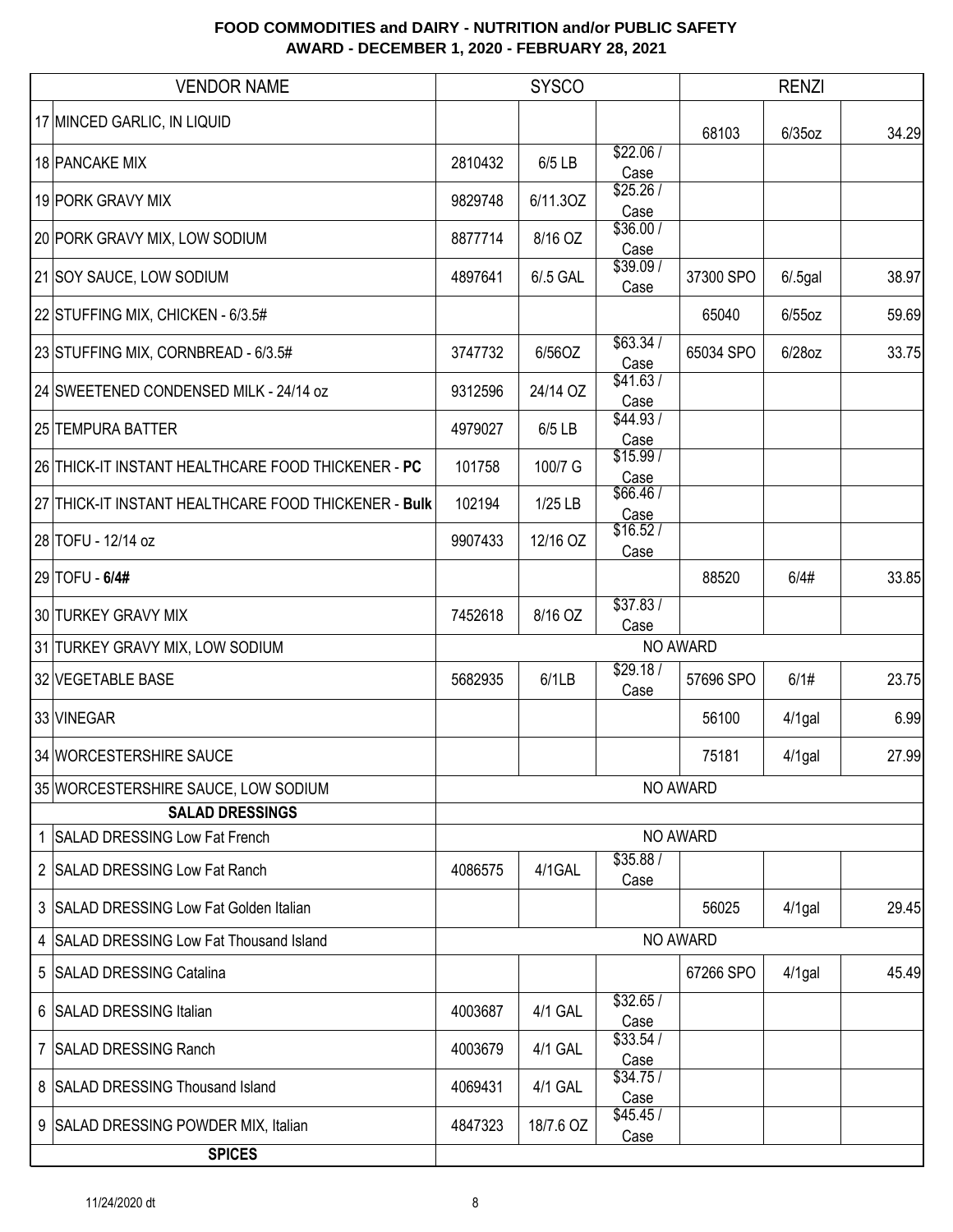| <b>VENDOR NAME</b>                      |         | <b>SYSCO</b> |                  |           | <b>RENZI</b> |       |
|-----------------------------------------|---------|--------------|------------------|-----------|--------------|-------|
| <b>BASIL LEAVES</b>                     |         |              |                  | 68009     | $3/20$ oz    | 36.50 |
| 2 BASIL, CRUSHED                        |         |              |                  | 68017 SPO | $6/12$ oz    | 24.00 |
| 3 BLACK PEPPER                          | 5229273 | $6/1$ LB     | \$80.76/<br>Case | 69355 SPO | 6/1#         | 56.50 |
| 4 CELERY SALT                           | 5228465 | 6/30 OZ      | \$41.69/<br>Case | 68010 SPO | $6/36$ oz    | 42.10 |
| <b>CHILI POWDER</b><br>5                | 9806498 | 6/20 OZ      | \$59.43/<br>Case | 67992 SPO | 6/1#         | 38.40 |
| 6 CHIVES, DRIED - 1 oz                  | 5913694 | 6/1.35OZ     | \$43.15/<br>Case | 67991 SPO | 6/1oz        | 25.50 |
| CHIVES, DRIED - 6/#10<br>$\overline{7}$ |         |              |                  | NO AWARD  |              |       |
| 8<br><b>CINNAMON</b>                    |         |              |                  | 68011     | 6/1#         | 44.00 |
| 9<br><b>CRUSHED RED PEPPER</b>          |         |              |                  | 67999     | $6/12$ oz    | 34.20 |
| 10 DILL WEED                            | 5228770 | 6/5 OZ       | \$67.95/<br>Case | 68001 SPO | $6/5$ oz     | 51.15 |
| 11 GARLIC, GRANULATED                   |         |              |                  | 68002     | $6/25$ oz    | 69.79 |
| 12 GARLIC POWDER                        | 9806449 | 6/21 OZ      | \$76.09/<br>Case | 69343 SPO | 6/19oz       | 51.90 |
| 13 GROUND GINGER                        | 4827832 | 6/12.50Z     | \$73.41/<br>Case | 69260 SPO | $6/16$ oz    | 53.45 |
| 14 LEMON PEPPER                         | 9806480 | 6/28 OZ      | \$70.96/<br>Case | 69345 SPO | $6/26$ oz    | 63.40 |
| 15 MONTREAL STEAK SEASONING             | 6639553 | 6/29 OZ      | \$64.65/<br>Case | 69350 SPO | $6/26$ oz    | 54.90 |
| 16 MRS. DASH SALT SUBSTITUTE - ORIGINAL | 1116052 | 300/0.03OZ   | \$21.63/<br>Case |           |              |       |
| 17 NUTMEG                               |         |              |                  | 68012     | 6/1#         | 90.99 |
| 18 ONIONS, dehydrated                   | 5865498 | $6/2$ LB     | \$57.71/<br>Case |           |              |       |
| 19 ONION POWDER                         | 5229125 | 6/20 OZ      | \$44.68/<br>Case | 68006 SPO | $6/20$ oz    | 38.20 |
| 20 OREGANO                              |         |              |                  | 68014     | 3/1.5#       | 48.20 |
| 21 PAPRIKA                              | 5229174 | 6/18 OZ      | \$54.14/<br>Case | 68007 SPO | $6/16$ oz    | 34.20 |
| 22 PARSLEY FLAKES                       |         |              |                  | 68276     | $6/2$ oz     | 12.65 |
| 23 POULTRY SEASONING                    |         |              |                  | 67995     | $6/12$ oz    | 54.00 |
| 24 TACO SEASONING                       | 822611  | $1/5$ LB     | \$14.98/<br>Case |           |              |       |
| <b>SOUP</b>                             |         |              |                  |           |              |       |
| 1 CHICKEN NOODLE LO-SO - 7.5 oz         | 4104469 | 24/7.25OZ    | \$20.11/<br>Case |           |              |       |
| 2 CHICKEN NOODLE LO-SO - 50 oz          |         |              |                  | 11892 SPO | 12/50oz      | 44.45 |
| 3 CREAM OF CELERY - 7.5 oz              |         |              |                  | NO AWARD  |              |       |
| 4 CREAM OF CELERY, CONDENSED - 50 oz    | 4040317 | 12/50 OZ     | \$43.04/<br>Case |           |              |       |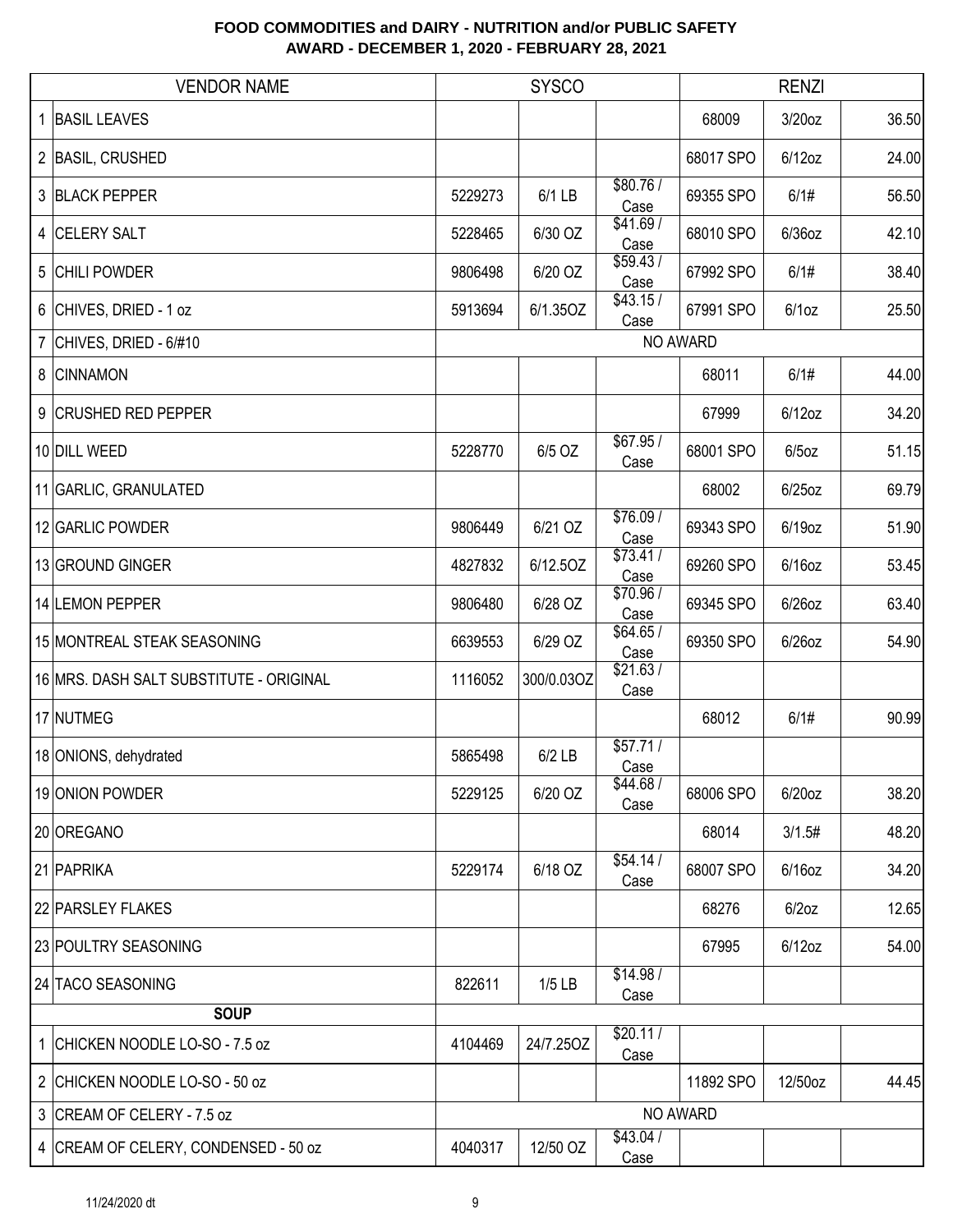| <b>VENDOR NAME</b>                     | <b>SYSCO</b> |          |                  | <b>RENZI</b>                |           |       |
|----------------------------------------|--------------|----------|------------------|-----------------------------|-----------|-------|
| 5 CREAM OF CHICKEN - 7.5 oz            |              |          |                  | 36699                       | 24/7.25oz | 24.50 |
| 6 CREAM OF CHICKEN, LO-SO - 7.5 oz     |              |          |                  | NO AWARD                    |           |       |
| 7 CREAM OF MUSHROOM - 7.5 oz           |              |          |                  | 36670                       | 24/7.25oz | 24.50 |
| 8 CREAM OF MUSHROOM - 50 oz            | 4040382      | 12/50 OZ | \$45.86/<br>Case |                             |           |       |
| 9 CREAM OF MUSHROOM LO-SO - 7.25 oz    |              |          |                  | 36671 SPO                   | 24/7.25oz | 20.24 |
| 10 CREAM OF MUSHROOM LO-SO #5          |              |          |                  | 11880 SPO                   | 12/49.5oz | 44.24 |
| 11 TOMATO - 7.5 oz                     |              |          |                  | 76590                       | 24/7.25oz | 21.70 |
| 12 TOMATO, CONDENSED - 50 oz           |              |          |                  | 11890                       | 12/50oz   | 33.90 |
| 13 TOMATO LO-SO - 7.25 oz              |              |          |                  | 36994 SPO                   | 24/7.25oz | 19.65 |
| 14 TOMATO LO-SO - 50 oz                |              |          |                  | 11886<br>Healthy<br>Request | 12/50oz   | 31.85 |
| 15 VEGETABLE LO-SO - 7.25 oz           |              |          |                  | 36997 SPO                   | 24/7.25oz | 25.15 |
| <b>FROZEN DESSERTS</b>                 |              |          |                  |                             |           |       |
| 1 ANGEL FOOD CAKE - Uniced - 6/20 oz   | 5357559      | 6/20OZ   | \$34.42/<br>Case |                             |           |       |
| 2 APPLE PIE RAW                        | 1972744      | 6/46 OZ  | \$32.15/<br>Case |                             |           |       |
| 3 APPLE PIE BAKED                      |              |          |                  | 48336                       | 6/10"     | 40.05 |
| 4 APPLE PIE SUGAR FREE                 | 6122085      | 6/10IN   | \$48.26/<br>Case |                             |           |       |
| 5 BERRY MEDLEY PIE                     |              |          |                  | 45264                       | 2/5#      | 21.50 |
| 6 BLUEBERRY PIE RAW                    |              |          |                  | 48092                       | 6/46oz    | 45.40 |
| 7 BLUEBERRY PIE, DIET SUGAR FREE       | 6221345      | 6/46 OZ  | \$57.07/<br>Case |                             |           |       |
| 8 BOSTON CREAM PIE                     |              |          |                  | 48025                       | 6/33oz    | 39.95 |
| 9 CARROT CAKE premade                  |              |          |                  | 48042                       | 4/96oz    | 74.14 |
| 10 CHERRY PIE RAW                      | 1972702      | 6/46 OZ  | \$42.68/<br>Case |                             |           |       |
| 11 CHERRY PIE, DIET SUGAR FREE         |              |          |                  | NO AWARD                    |           |       |
| 12 CREAM PIE: Banana Cream             | 9788936      | 6/27 OZ  | \$33.93/<br>Case |                             |           |       |
| 13 CREAM PIE: Chocolate                | 1074806      | 6/27 OZ  | \$34.18/<br>Case |                             |           |       |
| 14 CREAM PIE: Coconut Cream            | 9809294      | 6/27 OZ  | \$33.37/<br>Case |                             |           |       |
| 15 FRUIT OF THE FOREST PIE             | 9785601      | 6/48 OZ  | \$53.55/<br>Case |                             |           |       |
| 16 ICE CREAM, CHOCOLATE - approx 4 oz  |              |          |                  | 71012                       | 24/4oz    | 7.60  |
| 17 ICE CREAM, STRAWBERRY - approx 4 oz |              |          |                  | 71013                       | 24/4oz    | 7.60  |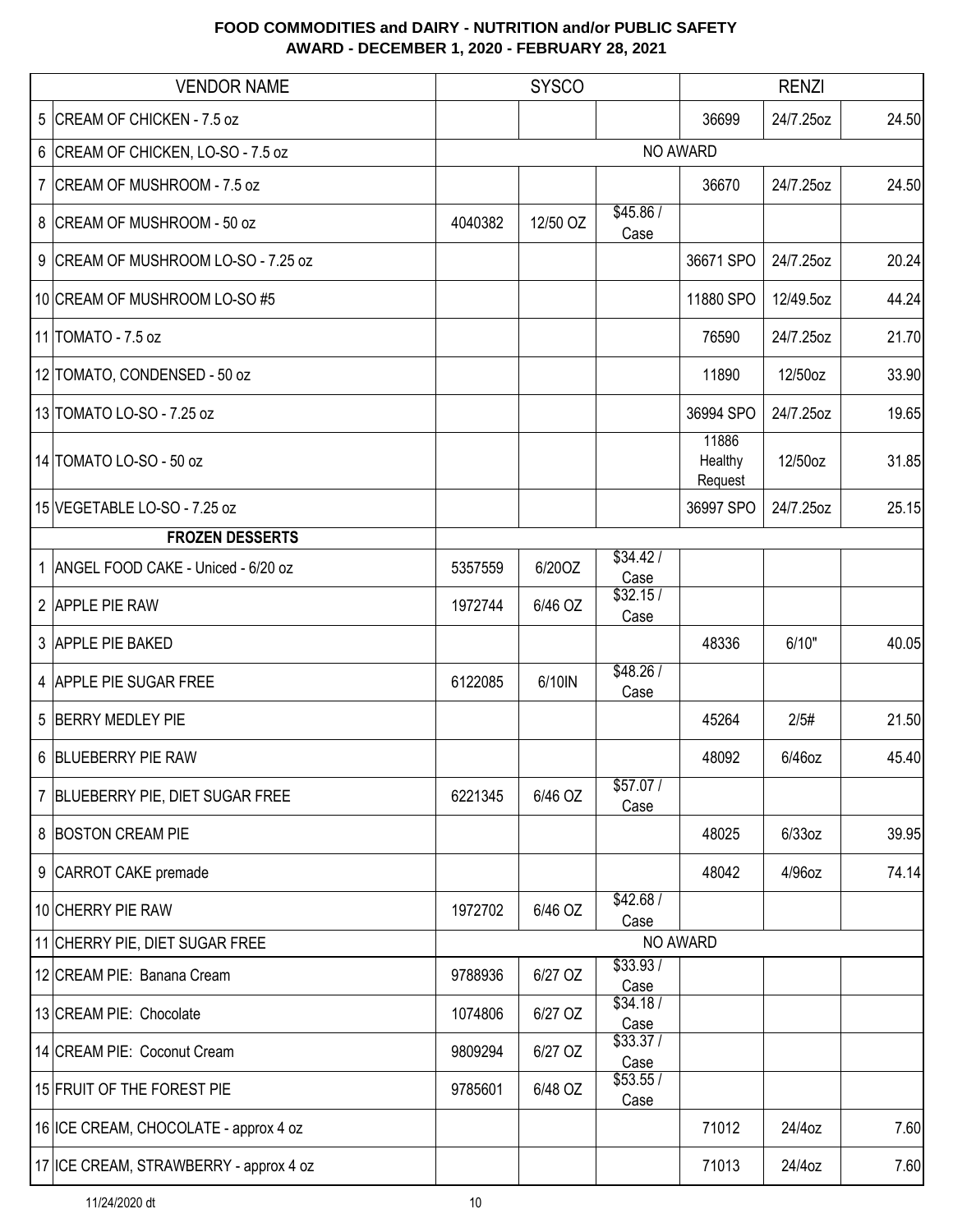| <b>VENDOR NAME</b>                           |         | <b>SYSCO</b> |                  | <b>RENZI</b> |           |       |
|----------------------------------------------|---------|--------------|------------------|--------------|-----------|-------|
| 18 ICE CREAM, VANILLA - approx 4 oz          |         |              |                  | 71011        | 24/4oz    | 7.60  |
| 19 ICE CREAM, VANILLA -LACTOSE - approx 4 oz | 1819242 | 24/4 OZ      | \$9.30 / Case    |              |           |       |
| 20 ICE CREAM, NSA CHOCOLATE - approx 4 oz    |         |              |                  | 71002        | 24/4oz SF | 7.60  |
| 21 ICE CREAM, NSA VANILLA - approx 4 oz      |         |              |                  | 71009        | 24/4oz SF | 7.60  |
| 22 LEMON PIE                                 |         |              |                  | 48141        | $6/36$ oz | 38.55 |
| 23 STRAWBERRY RHUBARB PIE                    | 9785312 | 6/46 OZ      | \$38.53/<br>Case |              |           |       |
| 24 WHIP TOPPING - 12/32 oz                   |         |              |                  | 91000        | 12/32oz   | 34.90 |
| 25 WHIPPED TOPPING - White - 12/16oz Bags    | 2389534 | 12/16 OZ     | \$38.68/<br>Case |              |           |       |
| <b>JUICES / DRINK MIXES</b>                  |         |              |                  |              |           |       |
| 1 APPLE - 46 oz                              |         |              |                  | 47050        | 12/46oz   | 26.30 |
| 2 CRANBERRY - 46 oz                          | 7032160 | 8/46 OZ      | \$21.96/<br>Case |              |           |       |
| 3 GRAPE JUICE - 46 oz                        |         |              |                  | 47051        | 12/46oz   | 34.60 |
| 4 ORANGE - 64 oz                             |         |              |                  | 47057        | 12/46oz   | 33.39 |
| 5 PINEAPPLE - 46 oz                          | 6050140 | 12/46 OZ     | \$34.93/<br>Case |              |           |       |
| 6   TOMATO - 46 oz                           |         |              |                  | 47060        | 12/46oz   | 20.45 |
| 7 APPLE EZO - 5.5 oz                         |         |              |                  | 47046        | 48/5.5oz  | 20.53 |
| 8 CRANBERRY EZO - 5.5 oz                     | 4036315 | 48/5.5 OZ    | \$19.30/<br>Case |              |           |       |
| $9$ GRAPE EZO - 5.5 oz                       | 4164497 | 48/5.5 OZ    | \$22.38/<br>Case |              |           |       |
| 10 ORANGE JUICE EZO - 5.5 oz                 | 4164018 | 48/5.5 OZ    | \$21.81/<br>Case |              |           |       |
| 11 ORANGE/PINEAPPLE EZO - 5.5 oz             |         |              | NO AWARD         |              |           |       |
| 12 PINEAPPLE EZO - 5.5 oz                    |         |              |                  | 47048        | 48/5.5oz  | 24.30 |
| 13 PRUNE EZO - 4 oz                          |         |              |                  | 47356        | 72/4oz    | 18.50 |
| 14 PRUNE EZO - 5.5 oz                        |         |              | NO AWARD         |              |           |       |
| 15 TOMATO EZO - 5.5 oz                       | 533683  | 48/5.5 OZ    | \$17.53/<br>Case |              |           |       |
| 16 V-8 EZO LO SO - 5.5 oz, low sodium        | 5142187 | 48/5.5 OZ    | \$25.16/<br>Case |              |           |       |
| 17 NO SUGAR ADDED - APPLE - 5.5 oz           | 4164034 | 48/5.5 OZ    | \$20.58/<br>Case |              |           |       |
| 18 NO SUGAR ADDED - GRAPE - 5.5 oz           | 4164497 | 48/5.5 OZ    | \$22.38/<br>Case |              |           |       |
| 19 NO SUGAR ADDED - ORANGE - 5.5 oz          |         |              | NO AWARD         |              |           |       |
| 20 NO SUGAR ADDED - PINEAPPLE - 5.5 oz       | 7776083 | 48/5.5 OZ    | \$25.31/<br>Case |              |           |       |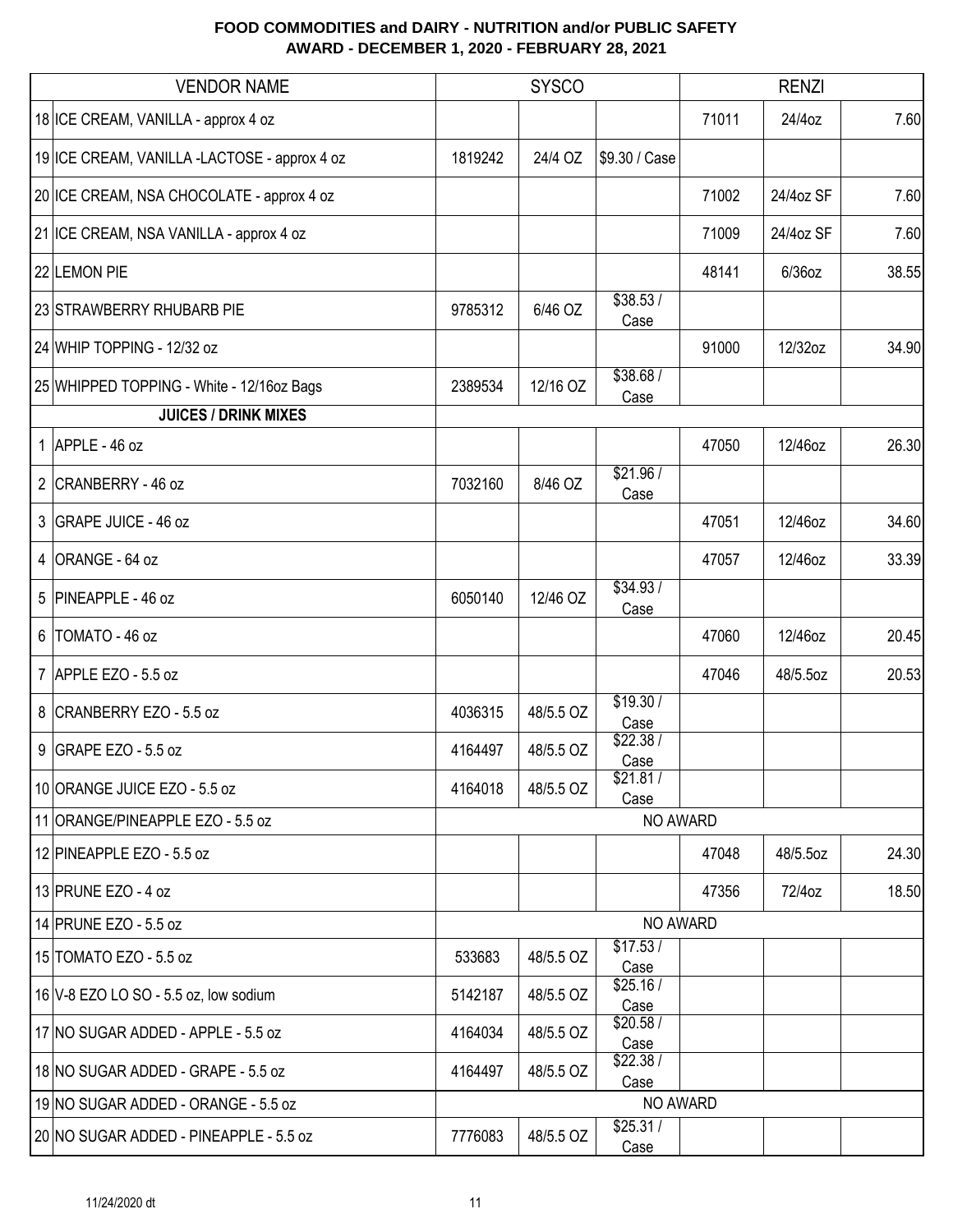| <b>VENDOR NAME</b>                             |         | <b>SYSCO</b> |                   |            | <b>RENZI</b> |       |
|------------------------------------------------|---------|--------------|-------------------|------------|--------------|-------|
| 21 GRAPE DRINK MIX - POWDER - 21-24 oz         |         |              |                   | 27529      | 12/24oz      | 21.15 |
| 22 ORANGE DRINK MIX - POWDER - 21-24 oz        |         |              |                   | 27530      | 12/24oz      | 21.15 |
| 23 LEMONADE DRINK MIX - POWDER - 21-24 oz      |         |              |                   | 27527      | 12/24oz      | 21.15 |
| 24 PINK LEMONADE DRINK MIX - POWDER - 21-24 oz |         |              |                   | 27532      | 12/24oz      | 21.15 |
| 25 ICE TEA DRINK MIX - POWDER - 21 - 24 oz     |         |              |                   | 27533      | 12/24oz      | 21.15 |
| <b>BULK PRODUCTS</b>                           |         |              |                   |            |              |       |
| 1 AU GRATIN POTATOES - 12/20.35 oz             |         |              |                   | 34161      | 12/20.35oz   | 58.65 |
| 2 BAKED BEANS (Gramma Brown) - #10             | 5112107 | 6/#10        | \$26.54/<br>Case  |            |              |       |
| 3 BEEF STEW - 10#                              | 4067039 | 6/#10        | \$91.08/<br>Case  |            |              |       |
| 4 BEETS, SLICED - #10                          |         |              |                   | 62065      | 6/#10        | 28.55 |
| 5 BEETS, DICED - #10                           |         |              |                   | 62067      | 6/#10        | 29.36 |
| 6 BLACK OLIVES - #10                           |         |              |                   | 59012      | 6/#10        | 40.95 |
| 7   BROWN GRAVY, LOW SODIUM - #5               |         |              |                   | 57754      | 8/16oz Dry   | 35.50 |
| 8 CANNONBALL BBQ SAUCE - gal                   |         |              |                   | 57212      | $4/1$ gal    | 28.55 |
| CHEDDAR CHEESE SAUCE - #10<br>9                | 1940725 | 6/#10        | \$36.79/<br>Case  |            |              |       |
| 10 CHILI SAUCE - #10                           |         |              |                   | 57131      | 6/#10        | 30.90 |
| 11 COFFEE - 14 - 16 oz                         | 6957799 | 18/14 OZ     | \$101.36/<br>Case |            |              |       |
| 12 COFFEE, PILLOW PACK - 2.5 oz                |         |              |                   | 71021      | 84/2oz       | 53.75 |
| 13 COFFEE, PILLOW PACK - 14 oz                 |         |              |                   | NO AWARD   |              |       |
| 14 COFFEE, DECAF - 14 - 16 oz                  | 6958045 | 18/14 OZ     | \$105.10/<br>Case |            |              |       |
| 15 COFFEE, DECAF, PILLOW PACK - 2.5 oz         | 5932142 | 96/2 OZ      | \$81.65/<br>Case  |            |              |       |
| 16 COFFEE, DECAF, PILLOW PACK - 14 oz          |         |              |                   | NO AWARD   |              |       |
| 17 COLESLAW DRESSING - Gal                     | 4002499 | 4/1 GAL      | \$37.40 /<br>Case |            |              |       |
| 18 CREAM STYLE CORN - #10                      |         |              |                   | 62035      | 6/#10        | 32.50 |
| 19 GARBANZO BEANS (CHIC PEAS) - #10            |         |              |                   | 62059      | 6/#10        | 24.15 |
| 20 GRAPE JELLY - #10                           | 4184461 | 6/#10        | \$57.77/<br>Case  |            |              |       |
| 21 GRAPE JELLY - 132 oz                        |         |              |                   | 91435      | 6/132oz      | 42.40 |
| 22 GREEN BEANS - $#10$                         |         |              |                   | 60093      | 6/#10        | 24.20 |
| 23 GREEN BEANS, 14 -16 oz                      |         |              |                   | 45244 Frzn | 12/2#        | 23.00 |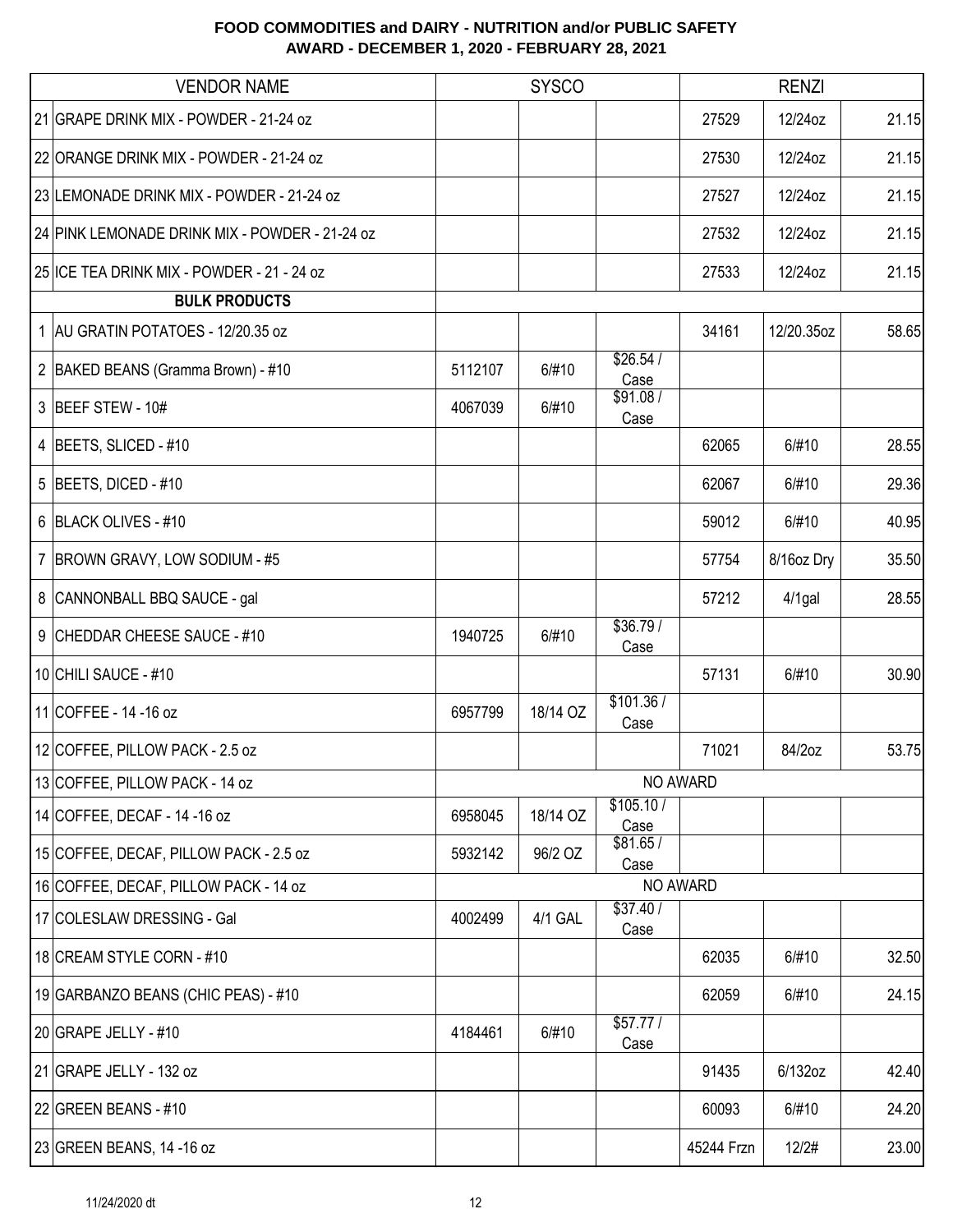| <b>VENDOR NAME</b>                         |         | <b>SYSCO</b>   |                  | <b>RENZI</b> |            |       |
|--------------------------------------------|---------|----------------|------------------|--------------|------------|-------|
| 24 GREEN PEPPERS - #10                     |         |                |                  | 60095        | 6/#10      | 30.55 |
| 25 HOT SAUCE, MONARCH or equal - gal       | 5146154 | 4/1 GAL        | \$22.57/<br>Case |              |            |       |
| 26 JALAPENOS - #10                         |         |                |                  | 63065        | 6/#10      | 27.59 |
| 27 KETCHUP - #10                           | 5686266 | 6/#10          | \$24.10/<br>Case |              |            |       |
| 28 KETCHUP, 12 - 14 oz bottle              | 4560934 | 36/14 OZ       | \$34.21/<br>Case |              |            |       |
| 29 KIDNEY BEANS - #10                      | 4014973 | 6/#10          | \$24.81/<br>Case |              |            |       |
| 30 KIDNEY BEANS, 14 - 16 oz                |         |                |                  | NO AWARD     |            |       |
| 31 MASHED POTATOES - #10                   | 3677739 | 6/5.31LB       | \$51.64/<br>Case |              |            |       |
| 32 MAYONNAISE, REGULAR - Gal               |         |                |                  | 56205        | $4/1$ gal  | 22.75 |
| 33 MAYONNAISE, LOW FAT - Gal               | 4244513 | 4/1 GAL        | \$25.87/<br>Case |              |            |       |
| 34 MUSHROOMS - #10                         |         |                |                  | 68024        | 6/#10      | 45.70 |
| 35 MUSTARD - 12 oz bottle                  | 4736070 | 12/12 OZ       | \$16.29/<br>Case |              |            |       |
| 36 MUSTARD - Gal                           |         |                |                  | 30058        | $4/1$ gal  | 14.55 |
| 37 NORTHERN BEAN - 10#                     | 4062360 | 6/#10          | \$26.37/<br>Case |              |            |       |
| 38 PEANUT BUTTER - 5#                      |         |                |                  | 92542        | 6/5#       | 49.15 |
| 39 PEPPERS, RED & GREEN - 10#              | 4189247 | 6/#10          | \$41.82/<br>Case |              |            |       |
| 40 PICKLES, DILL - gal                     |         |                |                  | 61040        | $2/1$ gal  | 13.50 |
| 41 PICKLES, DILL - 5 gal                   | 7158815 | <b>1/5 GAL</b> | \$23.93/<br>Case |              |            |       |
| 42 PINTO BEANS - #10                       | 3362274 | 6/#10          | \$22.86/<br>Case | 62075 SPO    | 6/#10      | 22.19 |
| 43 PIZZA SAUCE Grade A - #10               |         |                |                  | 57051        | 6/#10      | 26.98 |
| 44 POTATOES, DICED - 10#                   |         |                |                  | 62084        | 6/#10      | 27.00 |
| 45 POTATOES, DICED, FRESH VAC PACKED - 10# | 1070499 | 2/10 LB        | \$17.52/<br>Case |              |            |       |
| 46 POTATO PEARL Vitamin C Enriched - 5#    |         |                |                  | 35016        | 6/5.75#    | 54.55 |
| 47 POTATO - SCALLOPED - 20.35 oz           |         |                |                  | 34165        | 12/20.35oz | 54.50 |
| 48 PUMPKIN - #10                           |         |                |                  | 62083        | 6/#10      | 40.99 |
| 49 RAISINS - 30#                           |         |                |                  | 73231        | 30#        | 30.97 |
| 50 RAVIOLI - #10                           | 4364568 | 6/#10          | \$33.16/<br>Case |              |            |       |
| $51$ RED PEPPERS - #10                     |         |                |                  | 58997        | 6/#10      | 35.00 |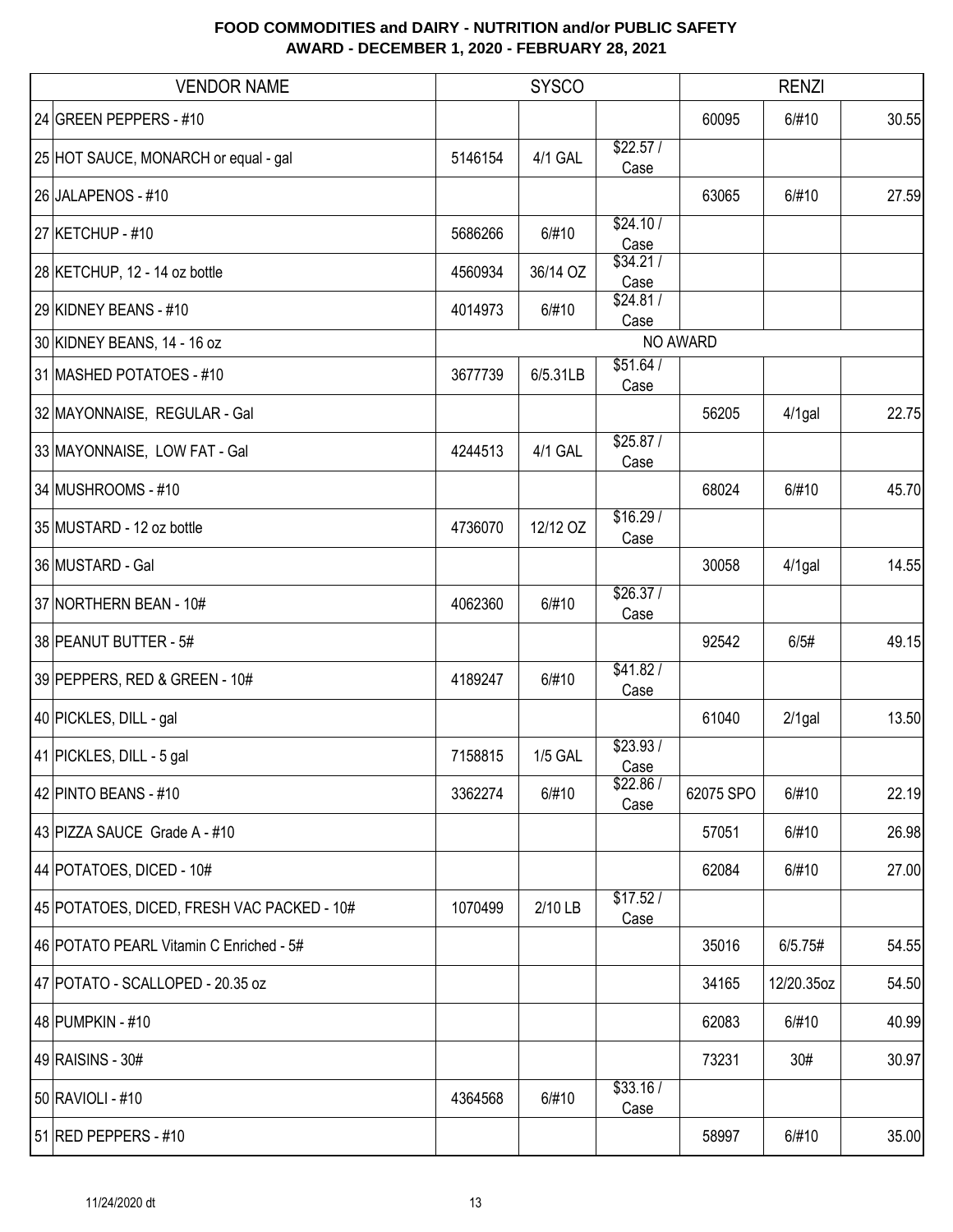| <b>VENDOR NAME</b>                         |         | <b>SYSCO</b> |                  |            | <b>RENZI</b> |       |
|--------------------------------------------|---------|--------------|------------------|------------|--------------|-------|
| 52 REFRIED BEANS - #10                     | 5882311 | 6/#10        | \$31.08/<br>Case |            |              |       |
| 53 REFRIED BEANS - 112 oz - 115 oz         |         |              |                  | 62013      | 6/112oz      | 38.55 |
| 54 REFRIED BEANS, VEGETARIAN - #10         |         |              |                  | NO AWARD   |              |       |
| 55 SALSA - #10                             | 9953068 | 6/# 10       | \$30.48/<br>Case |            |              |       |
| 56 SAUERKRAUT - #10                        |         |              |                  | 62082      | 6/#10        | 29.40 |
| 57 SPAGHETTI SAUCE - #10                   |         |              |                  | 57336      | 6/#10        | 25.65 |
| 58 SPAGHETTI SAUCE, LOW SODIUM - #10       |         |              |                  | 57021      | 6/#10        | 25.55 |
| 59 STEWED TOMATO, Grade A - #10            |         |              |                  | 56970      | 6/#10        | 26.45 |
| 60 STEWED TOMATO, LOW SODIUM Grade A - #10 |         |              |                  | NO AWARD   |              |       |
| 61 STRAWBERRY PRESERVES - 4#               | 4184628 | 6/4 LB       | \$42.24/<br>Case |            |              |       |
| 62 STRAWBERRY TOPPING - 5#                 |         |              |                  | 75105      | 6/#5         | 50.60 |
| 63 SWEET POTATOES, syrup Grade A - #10     |         |              |                  | 92369      | 6/#10        | 34.77 |
| 64 TEA BAGS, Regular                       |         |              |                  | 71451      | 10/100ct     | 27.87 |
| 65 TOMATOES, CRUSHED - #10                 |         |              |                  | 57016      | 6/#10        | 24.65 |
| 66 TOMATO PASTE, Grade A - #10             |         |              |                  | 59085      | 6/#10        | 36.00 |
| 67 TOMATO PASTE, LOW SODIUM Grade A - #10  |         |              |                  | NO AWARD   |              |       |
| 68 TOMATO SAUCE, Grade A - #10             |         |              |                  | 57055      | 6/#10        | 24.60 |
| 69 TOMATO SAUCE, LOW SODIUM Grade A - #10  |         |              |                  | NO AWARD   |              |       |
| 70 WAX BEANS - 14 - 16 oz                  |         |              |                  | 45338 Frzn | 12/2#        | 28.50 |
| 71 WAX BEANS - #10                         |         |              |                  | 62022      | 6/#10        | 28.70 |
| 72 VEGETARIAN BEAN - #10                   |         |              |                  | 60097      | 6/#10        | 24.80 |
| 73 3-BEAN SALAD - #10                      | 4000782 | 6/#10        | \$34.17/<br>Case |            |              |       |
| 74 4-BEAN SALAD - #10                      |         |              |                  | 10974      | 6/#10        | 32.99 |
| <b>INDIVIDUAL SERVING ITEMS</b>            |         |              |                  |            |              |       |
| 1 CHIPS - Corn                             | 6743437 | 64/2 OZ      | \$27.35/<br>Case | 77540 SPO  | 104/1oz      | 34.60 |
| 2 DORITOS - Cool Ranch - 1 oz              | 5511910 | 104/1 OZ     | \$34.16/<br>Case |            |              |       |
| 3 DORITOS - Nacho Cheese - 1 oz            | 5511928 | 104/1 OZ     | \$34.16/<br>Case |            |              |       |
| 4   FUNYUNS CHIPS - .75 oz                 |         |              |                  | 77484      | 104/.75oz    | 34.60 |
| 5 HOT CHOCOLATE, SUGAR FREE PACKET         |         |              |                  | 48229 SPO  | 6/40ct       | 36.75 |
| 6 ORANGE JUICE - 4 oz                      |         |              |                  | 47000      | 72/4oz       | 12.20 |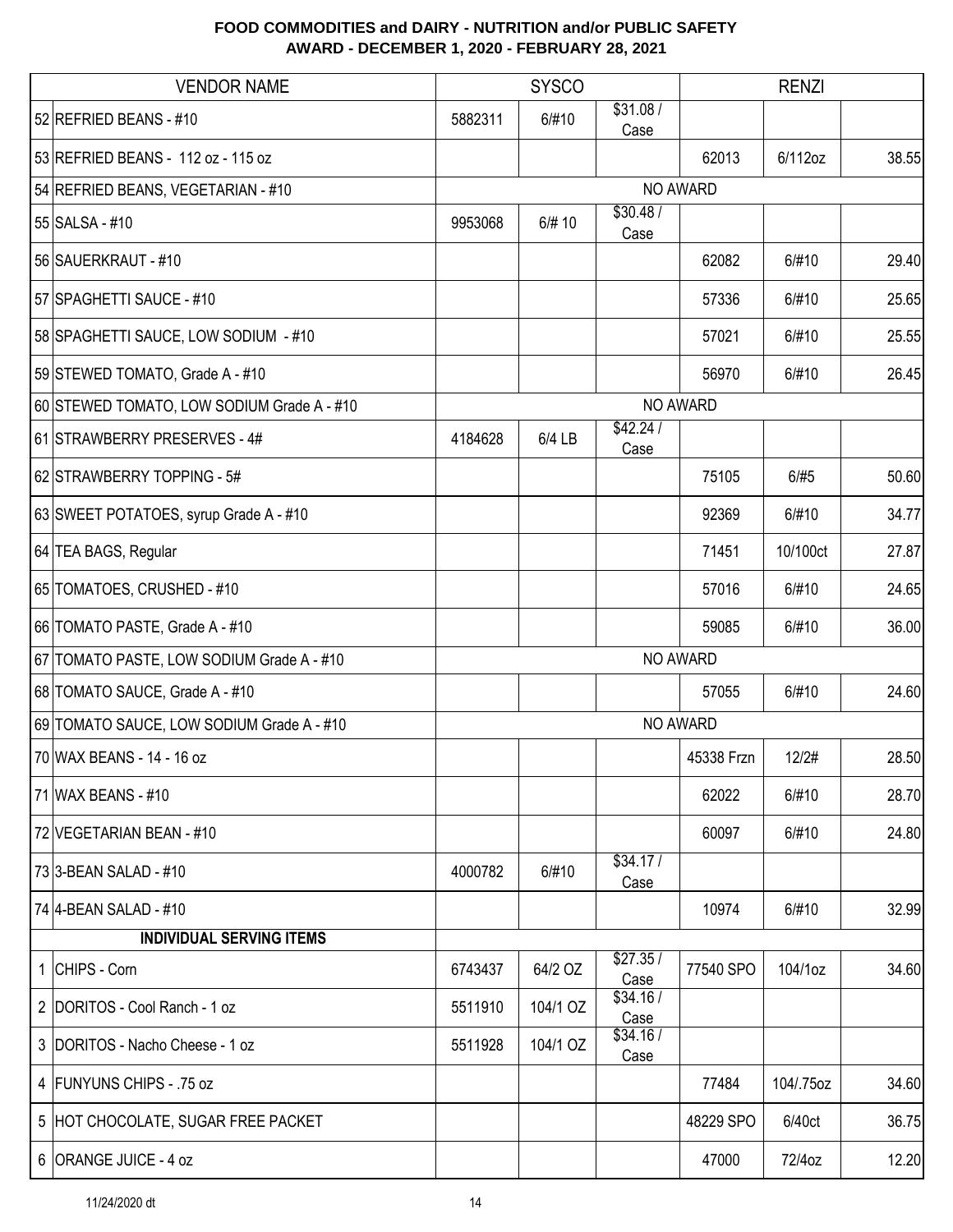| <b>VENDOR NAME</b>                                |         | <b>SYSCO</b> |                  |                 | <b>RENZI</b> |       |
|---------------------------------------------------|---------|--------------|------------------|-----------------|--------------|-------|
| 7   POTATO CHIP - regular - 1 oz                  | 5511175 | 104/1 OZ     | \$34.16/<br>Case |                 |              |       |
| 8   POTATO CHIP - BBQ - 1 oz                      | 5511134 | 104/1 OZ     | \$34.16/<br>Case |                 |              |       |
| 9   POTATO CHIP - Sour Cream & Onion - 1 oz       | 5511183 | 104/1 OZ     | \$34.16/<br>Case |                 |              |       |
| 10 PRETZELS - 1 oz                                | 8083164 | 88/1 OZ      | \$28.90/<br>Case |                 |              |       |
| 11 TORTILLA CHIPS - 2 oz                          |         |              |                  | 78574<br>Scoops | 72/.875oz    | 24.90 |
| 12 PC APPLESAUCE                                  |         |              |                  | 64153           | 96/4.5oz     | 26.90 |
| 13 PC BBQ SAUCE                                   | 3713567 | 100/1 OZ     | \$9.40 / Case    |                 |              |       |
| 14 PC BUTTER cups - 8 lb                          | 5419353 | $1/8$ LB     | \$20.37/<br>Case |                 |              |       |
| 15 PC CEREAL - GLUTEN FREE CHEX                   |         |              |                  | 84166           | 96/1oz       | 22.90 |
| 16 PC COFFEE                                      |         |              |                  | 71220           | 84/1.75oz    | 46.22 |
| 17 PC COFFEE, DECAF                               | 5259346 | 5/100 CT     | \$52.29/<br>Case |                 |              |       |
| 18 PC CREAM CHEESE                                | 4507432 | 100/1 OZ     | \$15.88/<br>Case |                 |              |       |
| 19 PC DIET CRANBERRY SAUCE                        | 9278136 | 200/.5 OZ    | \$22.37/<br>Case |                 |              |       |
| 20 PC HALF & HALF                                 |         |              |                  | 67174           | 360 - 3/8oz  | 13.10 |
| 21 PC JELLY - diet                                | 6937445 | 200/3/8 OZ   | \$14.34/<br>Case |                 |              |       |
| 22 PC JELLY - regular                             | 5258835 | 400/10 GM    | \$20.10/<br>Case |                 |              |       |
| 23 PC KETCHUP, equivalent to Heinz or Hunts brand | 4029500 | 1000/9 GM    | \$16.80/<br>Case |                 |              |       |
| 24 PC MAPLE SYRUP, Sugar Free                     | 5932280 | 100/1.1 OZ   | \$15.02/<br>Case |                 |              |       |
| 25 PC MARGARINE cups                              | 4546949 | 900/5 GM     | \$20.46/<br>Case |                 |              |       |
| 26 PC MAYONAISE                                   |         |              |                  | 66585           | 500/9gm      | 16.55 |
| 27 PC MUSTARD                                     |         |              |                  | 66223           | 500/4.5gm    | 7.34  |
| 28 PC PANCAKE SYRUP                               |         |              |                  | 66229           | 100/1.5oz    | 9.85  |
| 29 PC PANCAKE SYRUP, Sugar Free                   |         |              | NO AWARD         |                 |              |       |
| 30 PC PEANUT BUTTER                               |         |              |                  | 66527           | 200/.5oz     | 22.15 |
| 31 POPCORN, Smart Food, White Cheddar - .5 oz     | 5527379 | 104/.625 Z   | \$34.16/<br>Case |                 |              |       |
| 32 PC RELISH                                      | 4667093 | 500/9 GM     | \$23.02/<br>Case |                 |              |       |
| 33 PC SALT SUBSTITUTE                             | 1116052 | 300/0.03OZ   | \$21.63/<br>Case |                 |              |       |
| 34 PC SPLENDA                                     | 5817251 | 2000/1 GM    | \$24.55/<br>Case |                 |              |       |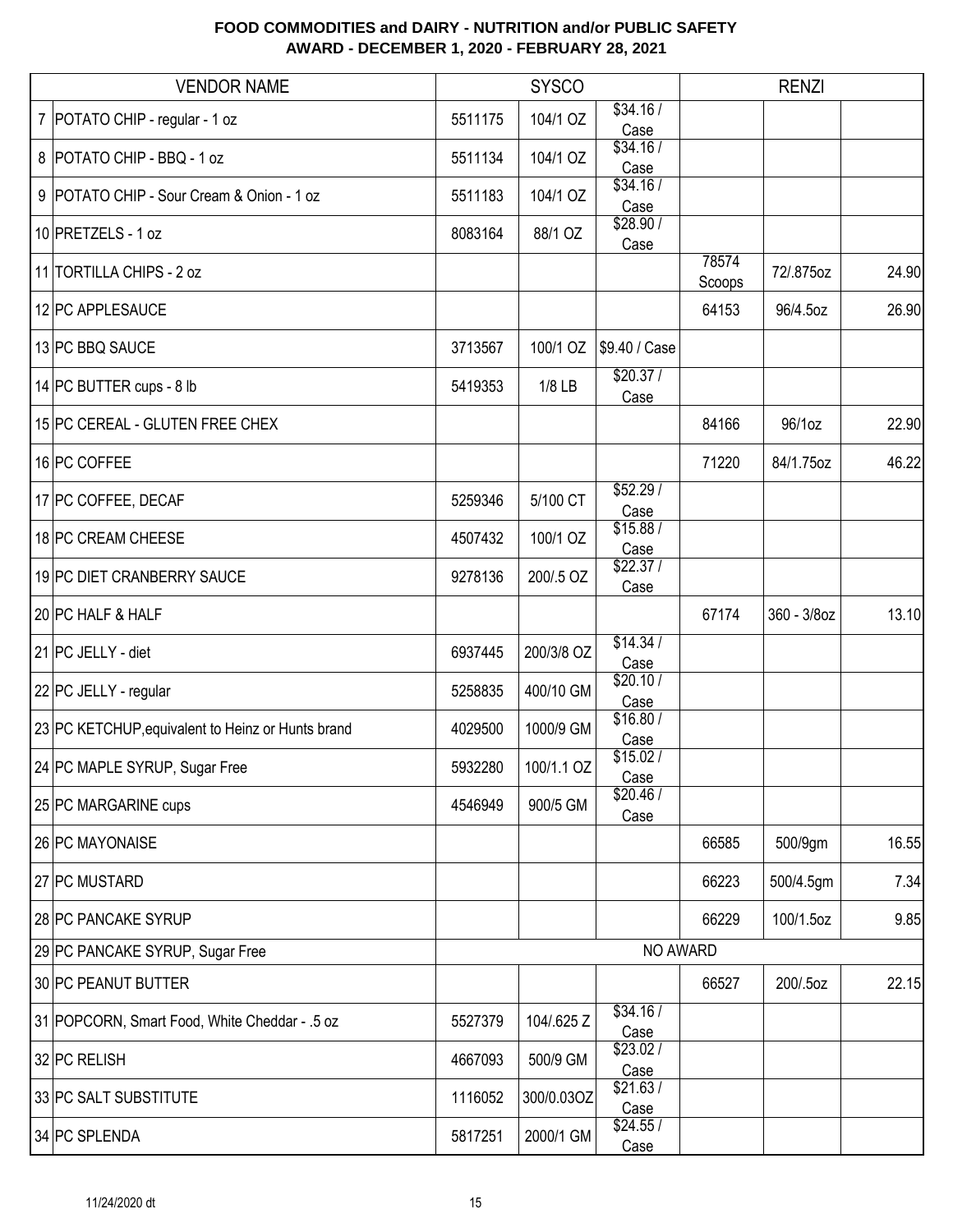|                | <b>VENDOR NAME</b>                                                      |         | <b>SYSCO</b> |                  |           | <b>RENZI</b> |       |
|----------------|-------------------------------------------------------------------------|---------|--------------|------------------|-----------|--------------|-------|
|                | 35 PC SUGAR                                                             |         |              |                  | 67001     | 2000ct       | 12.49 |
|                | 36 PC SOUR CREAM cups                                                   |         |              |                  | 25446     | 100/1oz      | 14.30 |
|                | 37 PC SWEET & SOUR<br>FRUITS & VEGETABLES, FRESH and CANNED             | 3132065 | 200/1 OZ     | \$19.81/<br>Case |           |              |       |
|                | 1 APPLES, fresh                                                         | 1408061 | 1/125 CT     | \$31.50/<br>Case |           |              |       |
|                | 2 APPLES: sliced, juice or water packed, Grade A - #10                  |         |              |                  | 10251     | 6/#10        | 40.99 |
|                | 3 APPLESAUCE Unsweetened, Grade A - #10                                 | 7302151 | 6/#10        | \$21.84/<br>Case |           |              |       |
|                | 4 APRICOTS - Grade A - #10                                              | 29078   | 6/#10        | \$33.91/<br>Case |           |              |       |
|                | 5 BANANAS, fresh - 150 ct                                               |         |              |                  | 88036     | 150ct        | 20.75 |
|                | 6 FROZEN BERRY MEDLEY - 20#                                             |         |              |                  | 45264     | 2/5#         | 21.50 |
| $\overline{7}$ | CABBAGE, fresh                                                          | 1007970 | 1/50 LB      | \$14.79/<br>Case |           |              |       |
| 8              | CANTELOPE, fresh                                                        | 1164375 | 1/6 CT       | \$14.59/<br>Case | 88039     | 12-15ct      | 28.65 |
| 9              | CELERY. Bunch                                                           | 1120625 | 1/24 CT      | \$26.79/<br>Case |           |              |       |
|                | 10 COLE SLAW MIX - 4/5# bags                                            | 1675701 | 4/5 LB       | \$19.01/<br>Case |           |              |       |
|                | 11 CRANBERRY SAUCE Whole, Grade A - #10                                 | 5729983 | 6/#10        | \$49.20/<br>Case | 64049 SPO | 6/101oz      | 46.15 |
|                | 12 CRANBERRY SAUCE, Jellied, Grade A - #10                              | 4608907 | 6/101 OZ     | \$37.65/<br>Case |           |              |       |
|                | 13 CUCUMBERS, fresh - 24-30 case                                        | 2036507 | 1/10 LB      | \$9.39 / Case    |           |              |       |
| 14             | CRUSHED PINEAPPLE: fancy, juice Hawaiian Coarse, Grade<br>$A - #10$     | 8921201 | 6/# 10       | \$27.88/<br>Case |           |              |       |
|                | 15 FROZEN STRAWBERRIES, UNSWEETENED - Grade A - 10#                     |         |              |                  | 45177     | 10#          | 18.95 |
|                | 16 FROZEN STRAWBERRIES, UNSWEETENED - Grade A - 30#                     | 1024439 | 1/30 LB      | \$35.42/<br>Case |           |              |       |
|                | 17 FROZEN STRAWBERRIES, SWEETENED - Grade A - 6/5#                      |         |              |                  | 45175     | 6/6.5#       | 57.19 |
|                | 18 FRUIT COCKTAIL, Grade A - #10                                        | 8576284 | 6/#10        | \$27.88/<br>Case |           |              |       |
|                | 19 FRUIT CUPS, 4 oz - Grade A                                           | 4714663 | 36/4 OZ      | \$19.03/<br>Case |           |              |       |
| 20             | FRUIT MEDLEY, Festival/Classic, melon pieces, grapes -<br>Grade A - #10 |         |              |                  | 31226     | 1/8#         | 22.85 |
|                | 21 GREEN PEPPERS, fresh                                                 |         |              |                  | 88168     | 20#          | 40.50 |
|                | 22 HONEYDEW MELON, fresh                                                | 1000538 | 1/6 CT       | \$21.86/<br>Case |           |              |       |
|                | 23 LETTUCE, Iceberg, fresh, head                                        |         |              |                  | 88124     | 24ct         | 45.50 |
|                | 24 LETTUCE, Iceberg, fresh, bag                                         |         |              |                  | 88131     | 4/5#         | 29.99 |
|                | 25 MANDARIN ORANGE, sections, light, Grade A - #10                      |         |              |                  | 66031     | 6/#10        | 28.40 |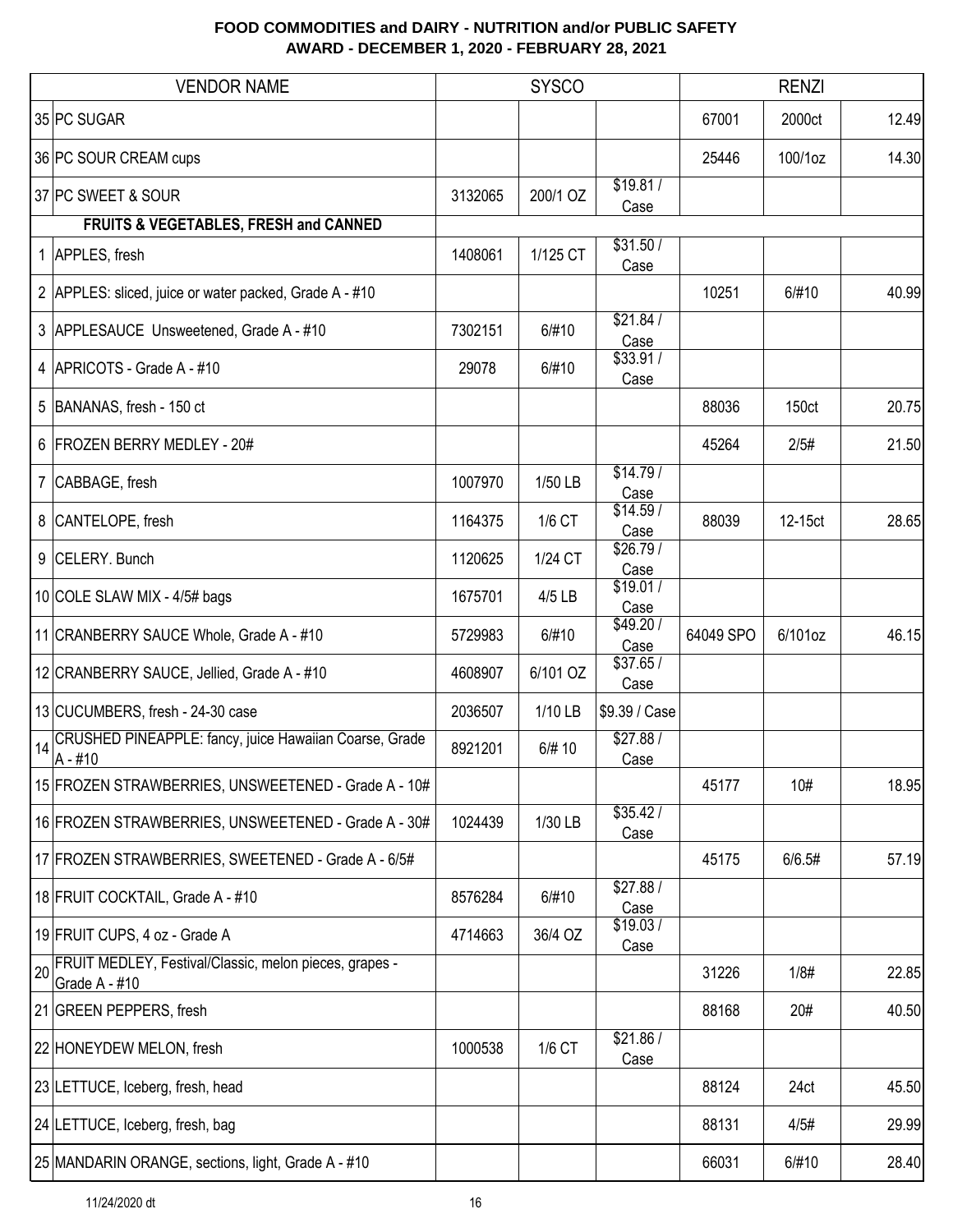| <b>VENDOR NAME</b>                                   |         | <b>SYSCO</b> |                  |          | <b>RENZI</b> |       |
|------------------------------------------------------|---------|--------------|------------------|----------|--------------|-------|
| 26 ONIONS, fresh                                     |         |              |                  | 88153    | 50#          | 25.95 |
| 27 ORANGES, fresh                                    |         |              |                  | 88348    | 113ct        | 34.05 |
| 28 PEACHES diced, light Grade A - #10                | 680688  | 6/#10        | \$26.80/<br>Case |          |              |       |
| 29 PEACHES yellow, light cling halves, Grade A - #10 | 3552643 | 6/#10        | \$48.12/<br>Case |          |              |       |
| 30 PEACHES sliced, light Grade A - #10               | 4218996 | 6/#10        | \$26.80/<br>Case |          |              |       |
| 31 PEARS halves, light Grade A - #10                 | 3552643 | 6/#10        | \$48.12/<br>Case |          |              |       |
| 32 PEARS pieces, light Grade A - #10                 |         |              |                  | 64012    | 6/#10        | 32.15 |
| 33 PINEAPPLE TIDBITS: light, Grade A - #10           | 680674  | 6/#10        | \$26.94/<br>Case |          |              |       |
| 34 PINEAPPLE, sliced, juice packed, Grade A - #10    |         |              |                  | 63037    | 6/#10        | 35.80 |
| 35 PLUMS, fresh                                      |         |              |                  | NO AWARD |              |       |
| 36 POTATOES, fresh                                   | 1008515 | 1/50 LB      | \$21.83/<br>Case |          |              |       |
| 37 SNOW PEAS                                         | 1008382 | 1/10LB       | \$32.49/<br>Case |          |              |       |
| 38 SWEET POTATO, MASHED - frozen                     | 2497089 | 12/2 LB      | \$48.37/<br>Case |          |              |       |
| 39 TOMATOES, fresh                                   |         |              |                  | 88208    | 25#          | 39.45 |
| 40 TROPICAL FRUIT, papaya, banana - Grade A - #10    |         |              |                  | 64030    | 6/#10        | 26.40 |
| 41 WATERMELON, fresh                                 |         |              |                  | 88076    | 1ct          | 8.99  |
| <b>VEGETABLES - FROZEN</b>                           |         |              |                  |          |              |       |
| 1 ASPARAGUS, Grade A                                 | 5124852 | 6/2.5 LB     | \$27.82/<br>Case |          |              |       |
| 2 BREAKFAST CUBE POTATOES, Grade A                   |         |              |                  | 34395    | 6/5#         | 42.69 |
| 3 BROCCOLI, CUT, Grade A                             |         |              |                  | 45131    | 20#          | 14.65 |
| 4   BROCCOLI SPEARS, Grade A                         | 7288119 | 12/2 LB      | \$21.48/<br>Case |          |              |       |
| 5 BRUSSEL SPROUTS, Grade A                           | 7288091 | 12/2 LB      | \$24.84/<br>Case |          |              |       |
| 6 CALIFORNIA BLEND, Grade A                          |         |              |                  | 45331    | 20#          | 18.50 |
| 7 CAPRI MIX, Grade A                                 | 1528769 | 12/2 LB      | \$23.07/<br>Case |          |              |       |
| 8 BABY CARROTS, whole Grade A                        |         |              |                  | 45228    | 20#          | 22.45 |
| 9 CARROTS, CUT, Grade A                              | 3960341 | 1/30 LB      | \$21.98/<br>Case |          |              |       |
| 10 CARROTS, DICED, 30#, Grade A                      | 3960358 | 1/30 LB      | \$22.67/<br>Case |          |              |       |
| 11 CAULIFLOWER, grade A                              | 3772514 | 12/2 LB      | \$18.37/<br>Case |          |              |       |
| 12 CORN, Grade A                                     |         |              |                  | 45024    | 20#          | 19.75 |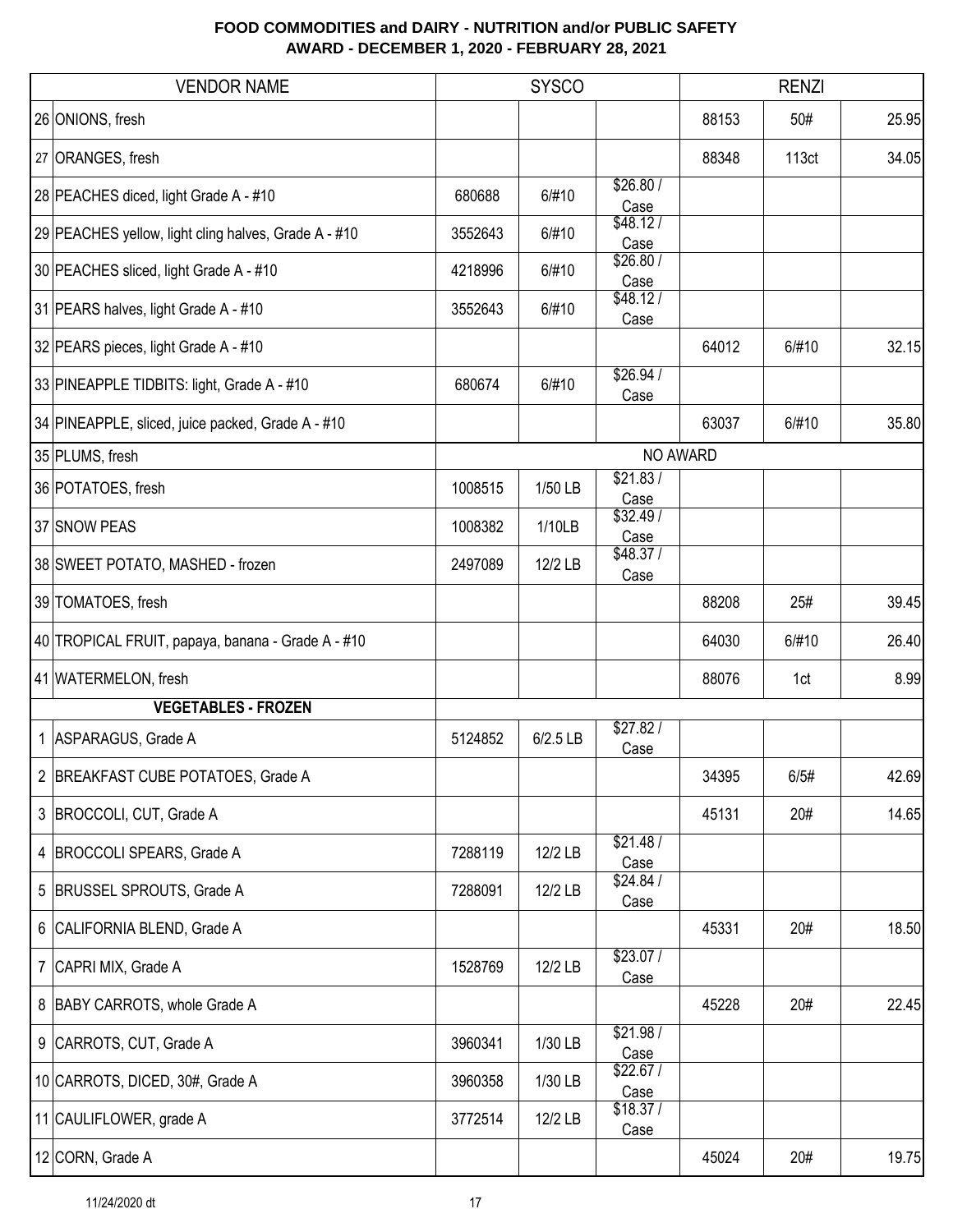| <b>VENDOR NAME</b>                     |         | <b>SYSCO</b> |                   |           | <b>RENZI</b> |       |  |  |
|----------------------------------------|---------|--------------|-------------------|-----------|--------------|-------|--|--|
| 13 GREEN BEANS, CUT, Grade A           |         |              |                   | 45265     | 20#          | 22.45 |  |  |
| 14 GREEN BEANS, ITALIAN CUT, Grade A   |         |              |                   | 45336     | 12/2#        | 23.35 |  |  |
| 15 DICED GREEN PEPPERS, Grade A        | 1876069 | 12/2 LB      | \$24.83/<br>Case  |           |              |       |  |  |
| 16 FAJITA STRIPS                       | 1647353 | $2/5$ LB     | \$37.66 /<br>Case |           |              |       |  |  |
| 17 FRENCH GREEN BEANS, Grade A         |         |              |                   | 45253     | 12/2#        | 28.55 |  |  |
| 18 HUBBARD SQUASH, Grade A             |         |              |                   | 45174     | 12/4#        | 37.75 |  |  |
| 19 ITALIAN MIX, Grade A                | 1474998 | 12/2 LB      | \$27.09/<br>Case  |           |              |       |  |  |
| 20 JAPANESE STIR FRY, Grade A          |         |              |                   | 45259     | 20#          | 25.74 |  |  |
| 21 LIMA BEANS, Grade A                 | 1440270 | 12/2.5 LB    | \$43.09/<br>Case  |           |              |       |  |  |
| 22 MIXED VEGETABLES Grade A, 5 way mix |         |              |                   | 45126     | 12/2.5#      | 25.59 |  |  |
| 23 ONIONS, DICED, Grade A              |         |              |                   | 45102     | 12/2#        | 25.95 |  |  |
| 24 ORIENTAL BLEND, Grade A             |         |              |                   | NO AWARD  |              |       |  |  |
| 25 PEARL ONIONS. Grade A               |         |              |                   | 45359 SPO | 12/2#        | 33.90 |  |  |
| 26 PEAS, Grade A                       | 3533528 | 1/30LB       | \$31.54/<br>Case  |           |              |       |  |  |
| 27 PEAS/CARROTS, Grade A               |         |              |                   | 45137     | 20#          | 20.15 |  |  |
| 28 PEPPERS, RED & GREEN - 20#          | 4843906 | 1/25LB       | \$23.88/<br>Case  |           |              |       |  |  |
| 29 SCAND BLEND, Grade A                | 1474980 | 12/2 LB      | \$26.31/<br>Case  |           |              |       |  |  |
| 30 SPINACH, chopped Grade A            |         |              |                   | 45232     | 12/3#        | 30.50 |  |  |
| 31 SWEET PEAS, Grade A                 | 3533528 | 1/30LB       | \$31.54/<br>Case  |           |              |       |  |  |
| 32 TURNIPS, Grade A                    |         |              |                   | 45327     | 1/20# Diced  | 19.55 |  |  |
| 33 WAX BEANS, CUT, Grade A             | 1877026 | 12/2 LB      | \$28.56/<br>Case  |           |              |       |  |  |
| 34 WINTER BLEND, Grade A               | 3890969 | 1/30 LB      | \$28.19/<br>Case  |           |              |       |  |  |
| 35 ZUCCHINI. Grade A                   |         |              |                   | NO AWARD  |              |       |  |  |
| <b>PUDDING</b>                         |         |              |                   |           |              |       |  |  |
| BUTTERSCOTCH - 6/10#                   |         |              |                   | 73193     | 6/#10        | 29.20 |  |  |
| 2 CHOCOLATE - 6/10#                    |         |              |                   | 73191     | 6/#10        | 29.20 |  |  |
| 3 CHOCOLATE POWDER MIX - 12/2#         | 5106554 | 12/2 LB      | \$45.64/<br>Case  |           |              |       |  |  |
| 4 CHOCOLATE POWDER MIX - 12/24 oz      |         |              |                   | 28585     | 12/24oz      | 25.50 |  |  |
| 5  LEMON - 6/10#                       | 4011052 | 6/#10        | \$30.20 /<br>Case |           |              |       |  |  |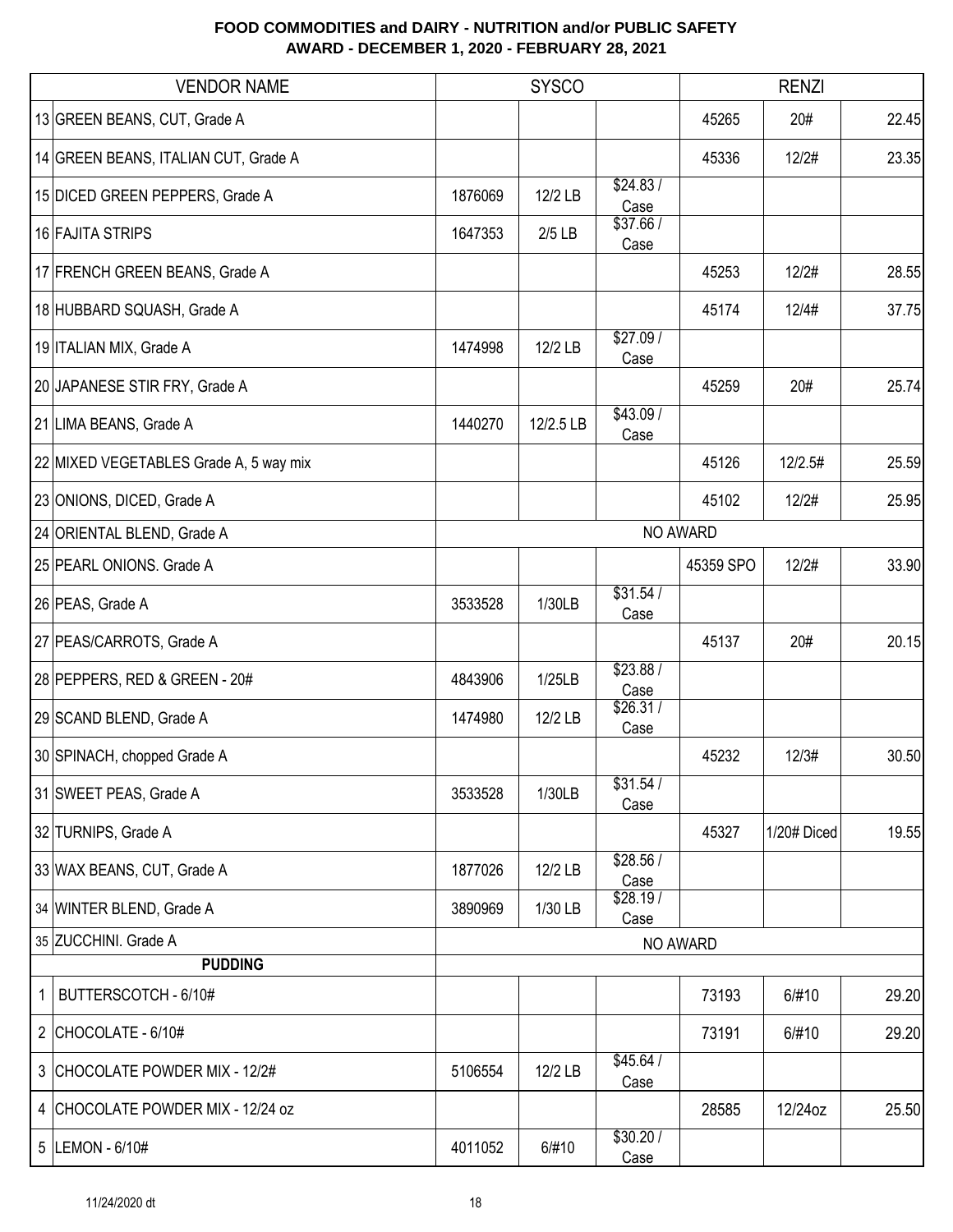| <b>VENDOR NAME</b> |                                                  | <b>SYSCO</b><br><b>RENZI</b> |           |                          |           |           |       |  |
|--------------------|--------------------------------------------------|------------------------------|-----------|--------------------------|-----------|-----------|-------|--|
|                    | 6   PISTACHIO - 6/10#                            |                              |           |                          | NO AWARD  |           |       |  |
| 7 <sup>1</sup>     | TAPIOCA - 6/10#                                  | 4011102                      | 6/#10     | \$30.89/<br>Case         |           |           |       |  |
| 8 <sup>1</sup>     | VANILLA - 12/24 oz                               |                              |           |                          | 28477     | 12/24oz   | 27.99 |  |
| 9 <sup>1</sup>     | VANILLA POWDER MIX - 12/2#                       | 4010922                      | 12/24 OZ  | \$31.30/<br>Case         |           |           |       |  |
|                    | 10 SUGAR FREE - BUTTERSCOTCH - 5 oz              |                              |           |                          | 28474 SPO | 12/5oz    | 27.18 |  |
|                    | 11 SUGAR FREE - CHOCOLATE - 5 oz                 | 664369                       | 48/3.25OZ | \$14.90/<br>Case         |           |           |       |  |
|                    | 12 SUGAR FREE - VANILLA - 5 oz                   | 664452                       | 48/3.25OZ | \$14.92/<br>Case         |           |           |       |  |
|                    | 13 SNACK PACK PUDDINGS, BUTTERSCOTCH -3.5 oz     |                              |           |                          | 73187     | 48/3.5oz  | 16.95 |  |
|                    | 14 SNACK PACK PUDDINGS, CHOCOLATE - 3.5 oz       |                              |           |                          | 73188     | 48/3.5oz  | 16.95 |  |
|                    | 15 SNACK PACK PUDDINGS, VANILLA - 3.5 oz         |                              |           |                          | 73186     | 48/3.5oz  | 16.95 |  |
|                    | 16 SNACK PACK PUDDINGS, DIABETIC, RICE - 4 oz    |                              |           |                          | 73180 SPO | 48/4oz    | 27.77 |  |
|                    | 17 SNACK PACK PUDDINGS, DIABETIC, TAPIOCA - 4 oz | 1642362                      | 48/4 OZ   | \$24.08/<br>Case         |           |           |       |  |
|                    | 18 SNACK PACK PUDDINGS, DIABETIC, VANILLA - 4 oz | 2619500                      | 48/4 OZ   | \$24.08/<br>Case         |           |           |       |  |
| <b>JELLO</b>       |                                                  |                              |           |                          |           |           |       |  |
|                    | 1 REGULAR - 24 oz- asst                          |                              |           |                          | 29212 SPO | 12/24oz   | 31.40 |  |
|                    | 2 SUGAR FREE RED - 2.75 oz                       |                              |           |                          | 28272 SPO | 18/2.75oz | 38.00 |  |
|                    | 3 SUGAR FREE CITRUS - 2.75 oz                    |                              |           |                          | 28273 SPO | 18/2.75oz | 38.00 |  |
|                    | <b>DAIRY</b>                                     |                              |           |                          |           |           |       |  |
|                    | 1 CHEESE AMER PROCESSED SLICED - Yellow - 20lb   | 6697114                      | 4/5 LB    | \$51.36/<br>Case         |           |           |       |  |
|                    | 2 CHEESE AMER PROCESSED SLICED - White - 20lb    | 6697882                      | 4/5 LB    | \$56.91/<br>Case         |           |           |       |  |
|                    | 3 CHEESE, CHEDDAR - Block - 10lb                 | 7018171                      | 1/10#AVG  | \$3.37 Per Lb            |           |           |       |  |
|                    | 4 CHEESE, EXTRA SHARP - Block - 10lb             |                              |           |                          | 25064 NYS | 10#       | 3.19# |  |
|                    | 5 CHEESE, MEXICAN - Shredded - 20lb              | 7018109                      | 4/5 LB    | \$66.80 /<br>Case        |           |           |       |  |
|                    | 6 CHEESE, MOZZARELLA - Shredded - 20lb           | 7018105                      | 4/5 LB    | \$54.66/<br>Case         |           |           |       |  |
|                    | 7 CHEESE, MOZZARELLA - Shredded - 30lb           | 2336865                      | 6/5LB     | \$103.69/<br>Case        |           |           |       |  |
|                    | 8 CHEESE, SHARP - Shredded - 20 lb               |                              |           |                          | 25042     | 4/5#      | 76.47 |  |
|                    | 9 CHEESE, SHARP, LOW SODIUM - Shredded - 20 lb   |                              |           |                          | NO AWARD  |           |       |  |
|                    | 10 CHEESE, SWISS - Block - 8lb                   |                              |           |                          | 25866     | 2/8#      | 3.51# |  |
|                    | 11 CHEESE, SWISS, LOW SODIUM - Block - 5lb       | 1527183                      |           | 1/14#AVG   \$4.16 Per Lb |           |           |       |  |
|                    | 12 CREAM CHEESE - 3#                             |                              |           |                          | 25919     | 10/3#     | 55.73 |  |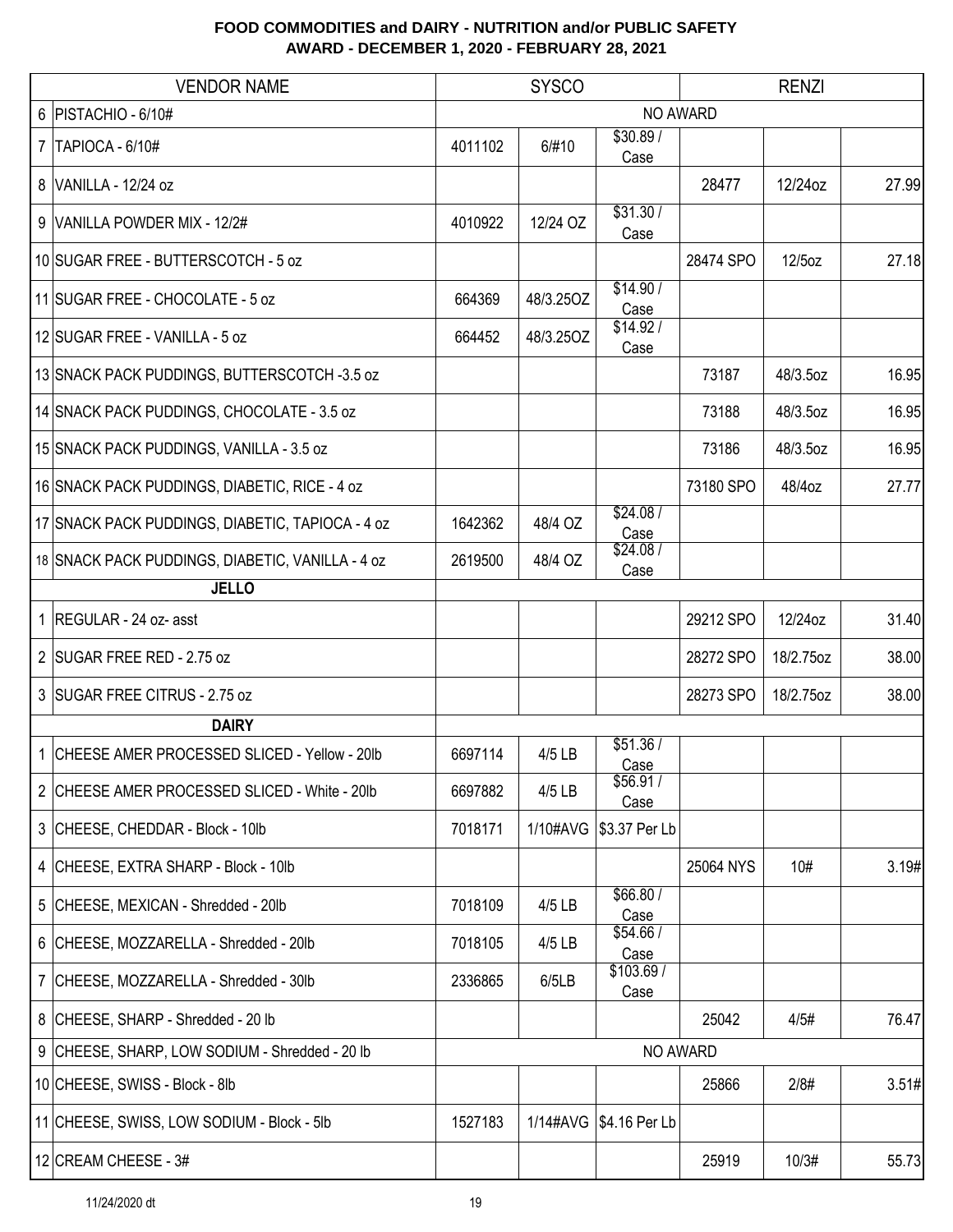|                | <b>VENDOR NAME</b>                                                                |         | <b>SYSCO</b> |                   |                                                          | <b>RENZI</b> |       |
|----------------|-----------------------------------------------------------------------------------|---------|--------------|-------------------|----------------------------------------------------------|--------------|-------|
|                | 13 COTTAGE CHEESE - 5lb                                                           |         |              |                   | 25117                                                    | 4/5#         | 30.44 |
|                | 14 COTTAGE CHEESE, 1% - 5lb                                                       | 8635740 | 4/3 LB       | \$18.97/<br>Case  |                                                          |              |       |
|                | 15 LIQUID BUTTER -gal                                                             | 3355757 | 3/1 GAL      | \$28.43/<br>Case  |                                                          |              |       |
|                | 16 MARGARINE - 30/1lb                                                             |         |              |                   | 29088                                                    | 30/1#        | 22.36 |
|                | 17 PARMESAN CHEESE                                                                | 6370571 | 4/5 LB       | \$52.77/<br>Case  |                                                          |              |       |
|                | 18 PIZZA CRUST, rectangular par baked                                             |         |              |                   | 37807                                                    | 10/43oz      | 27.00 |
|                | 19 SOUR CREAM - 5lb                                                               | 1203207 | 4/5LB        | \$23.95/<br>Case  |                                                          |              |       |
|                | 20 YOGURT - assorted                                                              |         |              |                   | 26086<br>Strawb,<br>26088<br>Stra/bana,<br>26087 Vanilla | 48/4oz       | 15.90 |
|                | 21 YOGURT, LIGHT - assorted flavors                                               |         |              |                   | 26078                                                    | 48/4oz       | 17.90 |
|                | 22 YOGURT, VANILLA - 2 lb - 5 lb                                                  | 6472502 | 6/4 LB       | \$24.94/<br>Case  | 76516                                                    | $6/32$ oz    | 13.97 |
|                | 23 YOGURT, VANILLA - 4 - 6 oz                                                     |         |              |                   | 26154 SPO                                                | 12/6oz       | 9.20  |
|                | <b>COOKIES &amp; CRACKERS</b>                                                     |         |              |                   |                                                          |              |       |
| $\mathbf{1}$   | COOKIES, CHOCOLATE CHIP, frozen ready to bake dough -<br>1 oz - 1.5 oz            |         |              |                   | 39976                                                    | 320/1oz      | 41.90 |
|                | 2 COOKIES, OATMEAL, frozen ready to bake dough - 1 oz - 1.5<br>0Z                 |         |              |                   | NO AWARD                                                 |              |       |
| 3              | COOKIES, OATMEAL RAISIN, frozen ready to bake dough - 1<br>oz - 1.5 oz            |         |              |                   | 51466                                                    | 213/1.5oz    | 45.57 |
| $\overline{4}$ | COOKIES, PEANUT BUTTER, frozen ready to bake dough - 1<br>$oz - 1.5 oz$           | 7220346 | 213/1.5 OZ   | \$52.17/<br>Case  |                                                          |              |       |
|                | 5 COOKIES, SUGAR, frozen ready to bake dough - 1 oz - 1.5 oz                      | 7040512 | 320/1 OZ     | \$37.10/<br>Case  |                                                          |              |       |
| 6              | COOKIES, WHITE CHIP MACADAMIAN NUT, frozen ready to<br>bake dough - 1 oz - 1.5 oz |         |              |                   | 51594 SPO                                                | 213/1.5oz    | 56.46 |
|                | 7 FIG NEWTONS                                                                     | 4221461 | 120/2 PK     | \$42.93/<br>Case  |                                                          |              |       |
|                | 8   FIG NEWTONS, individual package                                               | 4220554 | 120/1 OZ     | \$39.94 /<br>Case | 72024 SPO                                                | 120/1oz      | 39.20 |
|                | 9 GRAHAM CRACKERS, individual package                                             |         |              |                   | 28125                                                    | 200/2ct      | 23.25 |
|                | 10 LORNA DOONE COOKIE, individual package                                         |         |              |                   | 72022                                                    | 120/4ct 1oz  | 32.09 |
|                | 11 SALTINE - KRISPY, individual package                                           |         |              |                   | 73314                                                    | 500/2ct      | 14.45 |
|                | 12 SALTINES UNSALTED TOPS, individual package                                     | 4114914 | 300/2 PK     | \$15.67/<br>Case  |                                                          |              |       |
|                | 13 SUGAR FREE COOKIE, Chocolate, individual package                               |         |              |                   | 32509                                                    | 106/.75oz    | 30.45 |
|                | 14 SUGAR FREE COOKIE, Lemon, individual package                                   |         |              |                   | 32510                                                    | 106/.75oz    | 30.49 |
|                | 15 SUGAR FREE COOKIE, Short Bread, individual package                             | 3294980 | 120/8 CT     | \$47.79/<br>Case  | 83086 SPO                                                | 120/1oz      | 47.60 |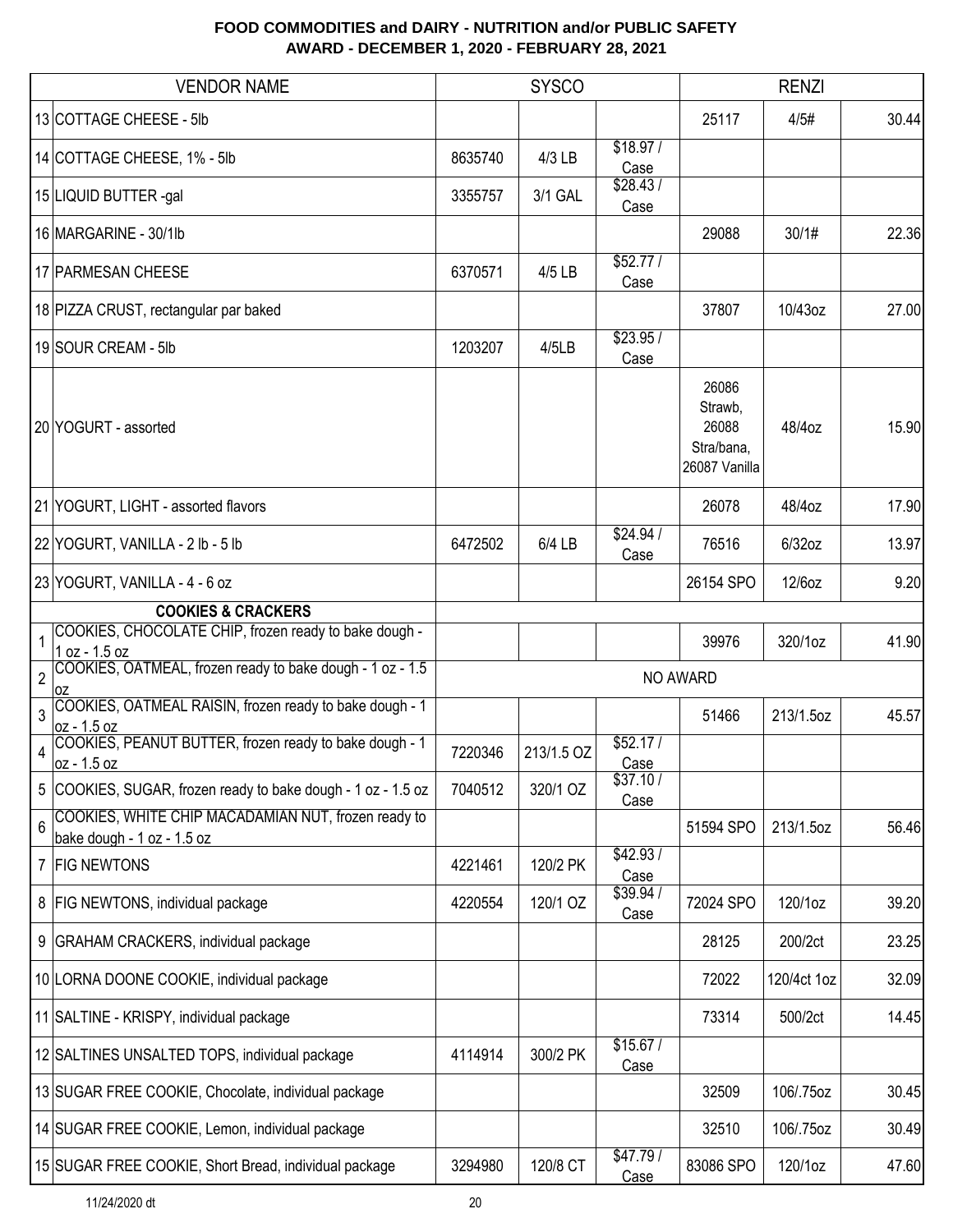| <b>VENDOR NAME</b> |                                         | <b>SYSCO</b> |            |                   | <b>RENZI</b>              |                         |       |  |
|--------------------|-----------------------------------------|--------------|------------|-------------------|---------------------------|-------------------------|-------|--|
|                    | <b>MISC</b>                             |              |            |                   |                           |                         |       |  |
|                    | 1 COFFEE, REGULAR - 2 oz                |              |            |                   | 71021                     | 84/2oz                  | 53.75 |  |
|                    | 2 COFFEE, DECAF - 2 oz                  |              |            |                   | 71216                     | 84/2oz                  | 67.29 |  |
|                    | 3 BLACK PEPPER SHAKER - disposable      |              |            |                   | 67190                     | 48/1.5oz                | 42.76 |  |
|                    | 4 BREAD STICKS - WHOLE WHEAT            | 4898226      | 144/1.5 OZ | \$28.83/<br>Case  |                           |                         |       |  |
|                    | 5 GARLIC BREAD - BUTTERTOP              |              |            |                   | 51399                     | 12/10oz                 | 21.60 |  |
|                    | 6 GLUTEN FREE - BAGELS, asst            | 1249727      | 24/3.5 OZ  | \$26.82/<br>Case  |                           |                         |       |  |
|                    | 7 GLUTEN FREE - BREAD - 6/30 oz         |              |            |                   | 10539                     | $6/24$ oz<br>MultiGrain | 45.87 |  |
|                    | 8 GLUTEN FREE - BREAD - 12/14 oz        |              |            |                   | 10377                     | 12/14oz                 | 57.32 |  |
|                    | 9 GLUTEN FREE - FROZEN SHERBERT, asst   |              |            |                   | 93577,<br>93578,<br>93580 | 96/4oz SPO              | 33.95 |  |
|                    | 10 GLUTEN FREE - MUFFINS, asst          | 758411       | 36/3 OZ    | \$42.19/<br>Case  |                           |                         |       |  |
|                    | 11 HAMBURGER ROLL                       | 124636       | 10/12 CT   | \$32.87/<br>Case  |                           |                         |       |  |
|                    | 12 HOT DOG ROLL                         | 2496451      | 12/12 CT   | \$33.22/<br>Case  |                           |                         |       |  |
|                    | 13 KOSHER - BREAD                       | 2492199      | 10/36 OZ   | \$34.89/<br>Case  |                           |                         |       |  |
|                    | 14 KOSHER - CHOW MEIN DINNER            |              |            |                   | NO AWARD                  |                         |       |  |
|                    | 15 KOSHER - CHICKEN DINNER              | 5572989      | 6/13.5OZ   | \$36.03/<br>Case  |                           |                         |       |  |
|                    | 16 KOSHER - CHICKEN LEG DINNER          |              |            |                   | NO AWARD                  |                         |       |  |
|                    | 17 KOSHER - COLD CUTS                   |              |            |                   | NO AWARD                  |                         |       |  |
|                    | 18 KOSHER - FISH DINNER                 |              |            |                   | NO AWARD                  |                         |       |  |
|                    | 19 KOSHER - POT ROAST DINNER            |              |            |                   | NO AWARD                  |                         |       |  |
|                    | 20 KOSHER - SALISBURY STEAK DINNER      |              |            |                   | NO AWARD                  |                         |       |  |
|                    | 21 KOSHER - SLICED CHEESE               | 6697882      | 4/5 LB     | \$56.91 /<br>Case |                           |                         |       |  |
|                    | 22 KOSHER - SPAGHETTI & MEATBALL DINNER | 5574410      | 6/13 OZ    | \$35.88/<br>Case  |                           |                         |       |  |
|                    | 23 KOSHER - TURKEY DINNER               | 5735756      | 6/12 OZ    | \$35.90/<br>Case  |                           |                         |       |  |
|                    | 24 READY MADE BISCUITS - 3"             |              |            |                   | 36832                     | 100/2oz                 | 26.68 |  |
|                    | 25 READY MADE BISCUITS - 2"             |              |            |                   | 36843                     | 105/2"                  | 20.95 |  |
|                    | 26 SALT SHAKER - disposable             |              |            |                   | 67189                     | 48/4oz                  | 12.40 |  |
|                    | 27 SPRAY COATING (pan)                  | 4135380      | 6/17 OZ    | \$17.23/<br>Case  |                           |                         |       |  |
|                    | 28 TORTILLA CHIPS                       | 2272690      | $6/2$ LB   | \$20.91/<br>Case  |                           |                         |       |  |
|                    | 29 TORTILLA SHELLS                      |              |            |                   | 60052                     | 200/5.25"               | 12.54 |  |